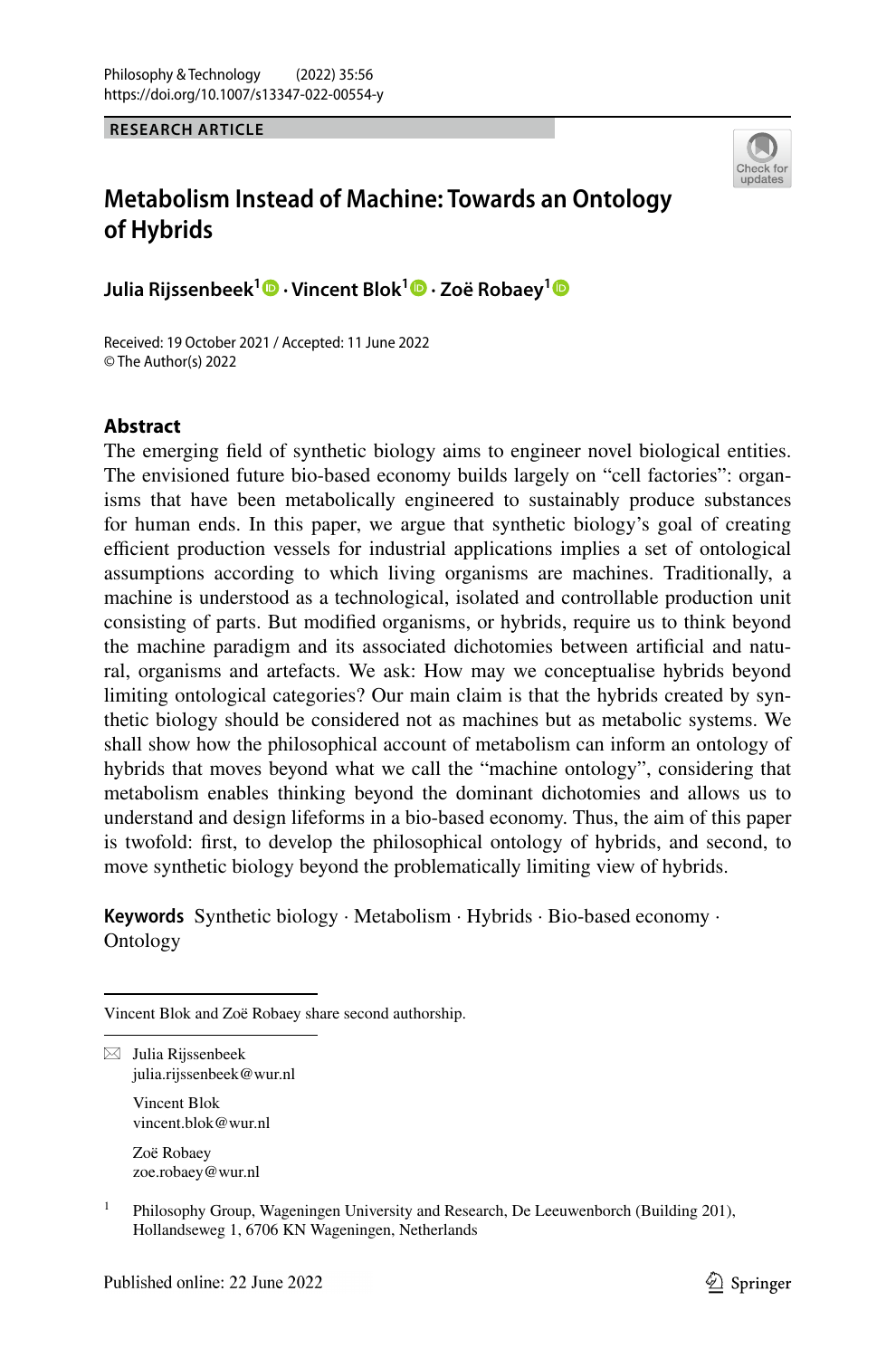# **1 Introduction**

Work within the feld of synthetic biology generates novel entities, including engineered microbes, cultured meat or artifcial cells. When they leave the laboratory, these entities enter society in a variety of applications, ranging from food, to drugs, to fuel. Their creation and deployment have disrupted practices in the agriculture, energy and chemical industries. Synthetic biological products are believed to offer sustainable solutions to industrial production problems, serving as the building blocks of a bio-based economy (Nielsen et al., [2014](#page-22-0); Tsuge et al., [2016\)](#page-22-1). In such an economy, renewable biological resources are used to sustainably produce food, energy and industrial goods.

Besides disrupting practices in multiple domains, synthetic biology also disrupts ontologies, concepts and values (Brey et al., [2019\)](#page-20-0). Entities stemming from the feld, which exhibit characteristics of both artifcial creations and natural organisms, may be conceptualised as hybrids. They have been framed as artefactual organisms (Holm, [2012](#page-21-0)), synthetic organisms or living machines (Deplazes & Huppenbauer, [2009\)](#page-20-1). Such hybrids blur traditional defnitions that attempt to demarcate categories such as living beings, robots and machines (Bongard & Levin, [2021](#page-20-2)): they are neither purely natural nor purely artifcial (Holy-Luczaj & Blok, [2021\)](#page-21-1). The products of synthetic biology ft the criteria of technological artefacts only imperfectly, exhibiting qualities such as self-reproducibility that artefacts do not share (Schyfter, [2012\)](#page-22-2). The supposedly fxed ontological categories deeply engrained in our thinking, such as "organism", "machine", "living being" and "artefact", obscure the hybrid nature of synthetic biological entities and are put under pressure when we are confronted with them. The rapid proliferation of synthetic life forms brought forth by synthetic biology afects our thinking about each of these categories (Deplazes & Huppenbauer, [2009\)](#page-20-1). Their advent raises the question: what implicit ontological assumptions does synthetic biology make about hybrids, and how may we transcend the challenged dichotomies? This paper's philosophical refection on the ontological assumptions implicit in synthetic biology contributes to the debate on hybrids to which that feld has given rise. In addition to describing the machine-infuenced thinking prevalent in the feld, it will propose a way to move beyond it. This novel approach will enable a conceptualisation of hybrids beyond industrial production problems and foster a wider meditation on their role in a bio-based future.

In the next section of the paper, we shall explain why the ontology of hybrids calls for refection. Because ontology refers to fundamental assumptions about the form and nature of reality, analysing ontological assumptions enables us to investigate the dominant perception and understanding latent within a feld of enquiry. To avoid undue abstraction, this paper is informed empirically by its engagement with literature about synthetic biology, and our refection is built around a concrete case of hybrids. In Sect. 3, we analyse the ontological assumptions about metabolic systems implicit in the literature about cell factories. Our analysis shows that the characterisation of these metabolically engineered organisms presupposes their ontological status to be of machines: controllable objects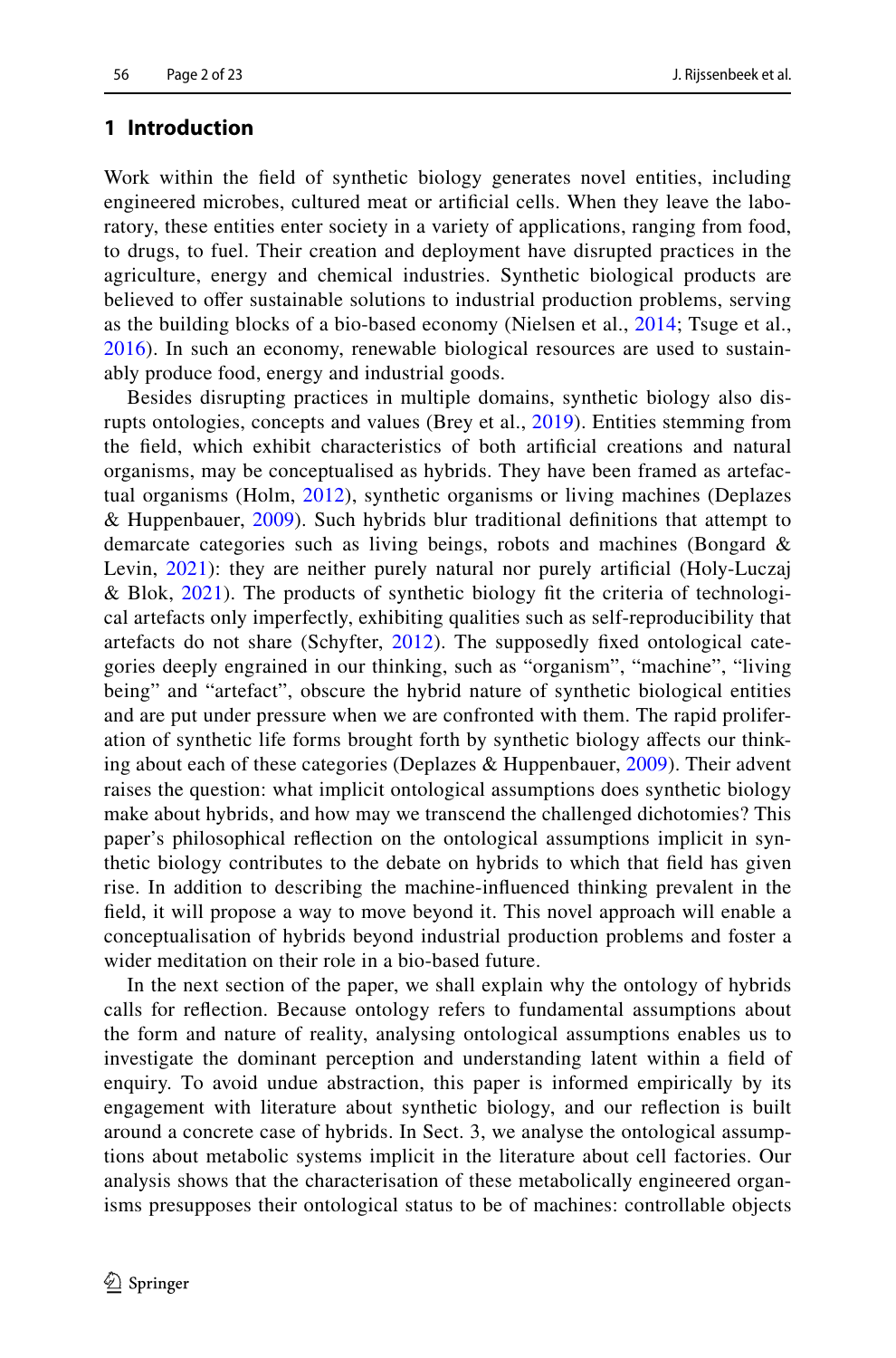consisting of parts, having the sole function of industrial production. In Sect. 4, we analyse the ontological assumptions about metabolic systems in the philosophy of biology. In Sect. 5, by contrasting two accounts of metabolism, we show how the philosophical account helps us to rethink the ontological status of hybrids and move beyond the ontology of machines. In addition to contributing to an understanding of hybrids that transcends one-sided dualistic categories and accurately represents their dual nature, the proposed ontology of hybrids as metabolic systems also helps to address challenges related with the machine framing ontology and to support synthetic biology in its endeavours.

# **2 Why and How to Think About the Ontology of Hybrids?**

Before clarifying the method that will be employed here, it is important to justify the need for considering the ontology of hybrids.

First, the ontological novelties resulting from synthetic biology have normative implications. The feld's proponents often characterise its outputs as nothing novel. According to this continuity argument (Christiansen, [2016](#page-20-3)), we have already been interfering with natural organisms for centuries. For instance, we have done so by practising agriculture, domesticating animals and cultivating crops. Therefore, that synthetic biology creates hybrids by technologically altering nature is nothing new. If the products of synthetic biology are no unique innovations discontinuous with the history of human civilisational practices, their ontological status presents no special philosophical challenge (Preston, [2013](#page-22-3)). However, advances in synthetic biology make possible a radically deeper level of manipulation and intensive control than traditional practices allow. For instance, advances in metabolic engineering, a synthetic biology technique, have radically increased the extent to which human intervention has shaped the metabolisms of microscopic organisms. Consider synthetic insulin. No naturally occurring bacteria can make insulin by themselves. However, thanks to metabolic engineering, genetically altered bacteria are now the major global producers of insulin (Baeshen et al., [2014\)](#page-20-4). Here, a signifcant step has been taken: the organism has been transformed to become an artefact or a machine (K. Lee, [2012\)](#page-21-2). Now, for instance, if we were to call this engineered organism a new form of life, that step would have important normative implications: the concept of life is already normative. Thinking of synthetic, insulin-producing bacteria as living organisms rules out a conceptualisation of them as having a purely instrumental use, since living organisms are typically ascribed intrinsic value. On the other hand, thinking of them as machines might impede their ethical treatment. Thus, hybrids' transgressive ontological character, or ontological messiness (Schyfter, [2012\)](#page-22-2), might lead to ethical transgressions. It challenges us to revisit old moral concepts and to invent new ones to account for such nuances. For instance, some have argued that, as a hybrid, a cell factory has no mere instrumental value, nor full intrinsic value, but rather functional value (Holy-Luczaj and Blok, [2021\)](#page-21-1). In any case, uncovering, explicating and challenging the ontological assumptions about hybrids are important because of the normative implications of these projects.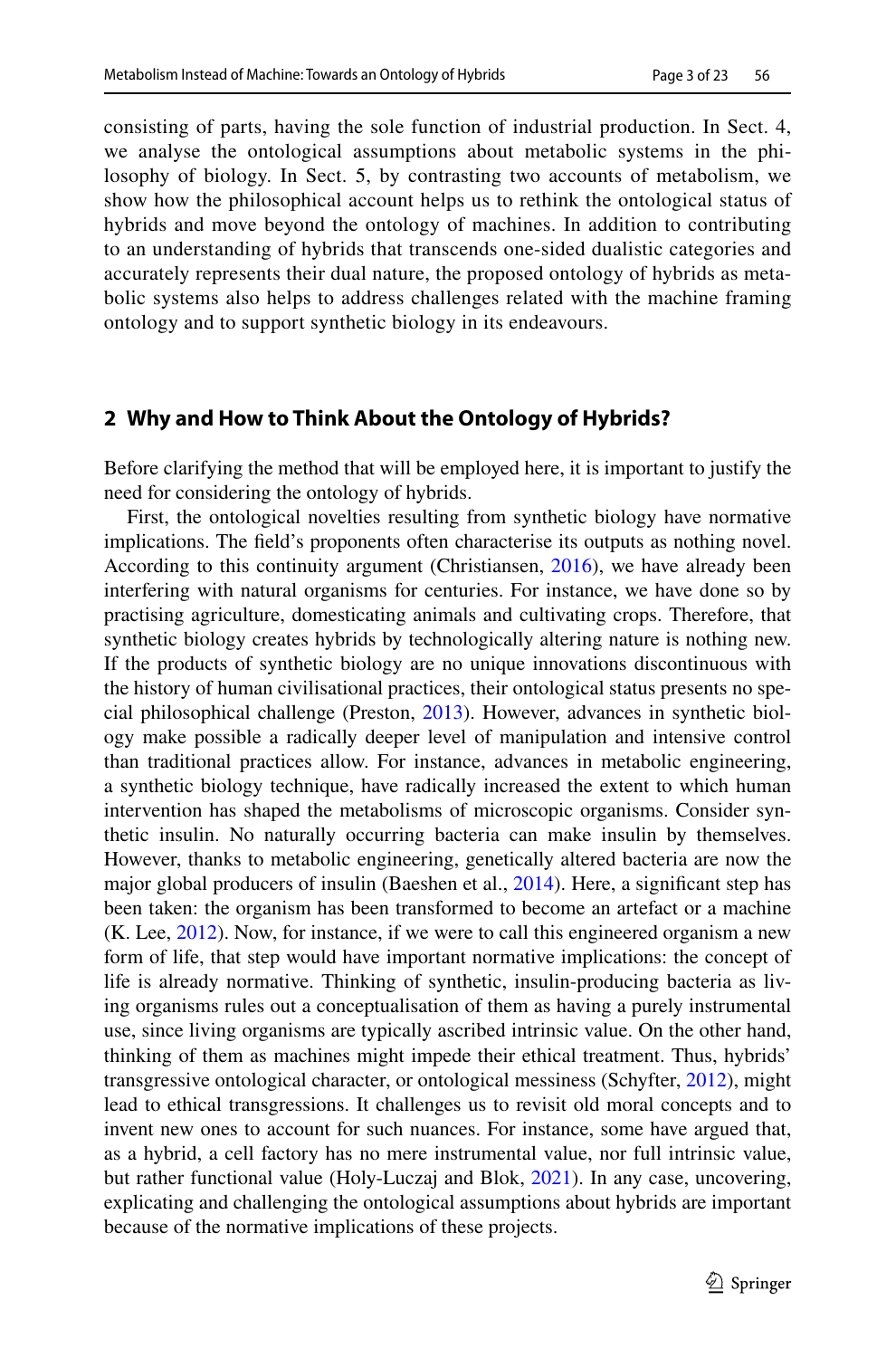Second, while hybrids are crucially important to both the philosophy of technology and environmental philosophy, their transgressive nature puts them in a blind spot for both felds. While environmental philosophy need not engage with technology, hybrids' blurring of lines between technology and nature urges us to include them in environmental philosophy debates (Holy-Luczaj and Blok, [2021](#page-21-1)). Synthetic biology is projected as a means of realising a bio-based economy in response to the heightened awareness of global ecological challenges. The feld facilitates the industrialisation of bio-based applications for multiple sectors by creating alternatives to fossil-fuel-based chemical synthesis and extraction methods (Clarke & Kitney, [2020](#page-20-5)). For instance, the European Union's €400 million research programme *Industrial Cell Factories and Sustainable Bioprocessing for Future Bioeconomy* (2020) celebrated how cell factories had the potential to mitigate global climate change. Such projections urgently demand that environmental philosophy refect on how hybrids such as cell factories may contribute to addressing ecological challenges. In contrast, the philosophy of technology tends to exclude the environment from its analyses, being mainly concerned with artefacts (Lemmens et al., [2017\)](#page-21-3). But the feld must also consider the environment in which technologies are embedded. Since today's ecological challenges have mostly resulted from the process of industrialisation, thinking about technology cannot be detached from thinking about the environment. Hence, hybrids prompt debates in both philosophy of technology and environmental philosophy. They challenge our understanding of the relations between technology and biology, between artefacts and living beings, and between machines and organisms.

This paper addresses this gap in philosophical thought about hybrids. Investigations of hybrids, found for instance in the work of Holy-Luczaj and Blok ([2021\)](#page-21-1), have so far not uncovered the ontological assumptions implicit in the synthetic biology literature. While synthetic biology creates hybrids, scholars in that feld do not espouse any clearly stated view of hybrids. This is because that feld, focused on *making* hybrids—by designing, redesigning and building living organisms—has been less concerned with *understanding* them (Schyfter, [2013\)](#page-22-4). However, as we shall argue in Sect. 3, implicit ontological assumptions already underpin these scientifc practices. Therefore, in this paper, we shall conduct a qualitative analysis of scientifc articles concerned with cell factories, a representative case of hybrids in synthetic biology. This analysis will help us, in Sect. 5, refect on the implications of ontologies for the engineering aspirations of that feld. Cell factories present a relevant case study: many synthetic biological hybrids entering society are cell factories, given that optimising metabolic pathways is considered a central aim in synthetic biology. These hybrids' importance is also emphasised by the promises attached to them. They are posited as having a crucial role in the development of sustainable solutions for the bio-based economy. Finally, as the products of cell factories cannot be found in nature, questions are raised about whether to label these products as "natural".

Our analysis of cell factories will focus on the concept of metabolism, which is central to conceptualising these synthetic biological products. The most-cited article on cell factories, Nielsen and Keasling's "Engineering Cellular Metabolism" (2016) in the journal *Cell*, defnes cell factories as microbes whose metabolism has been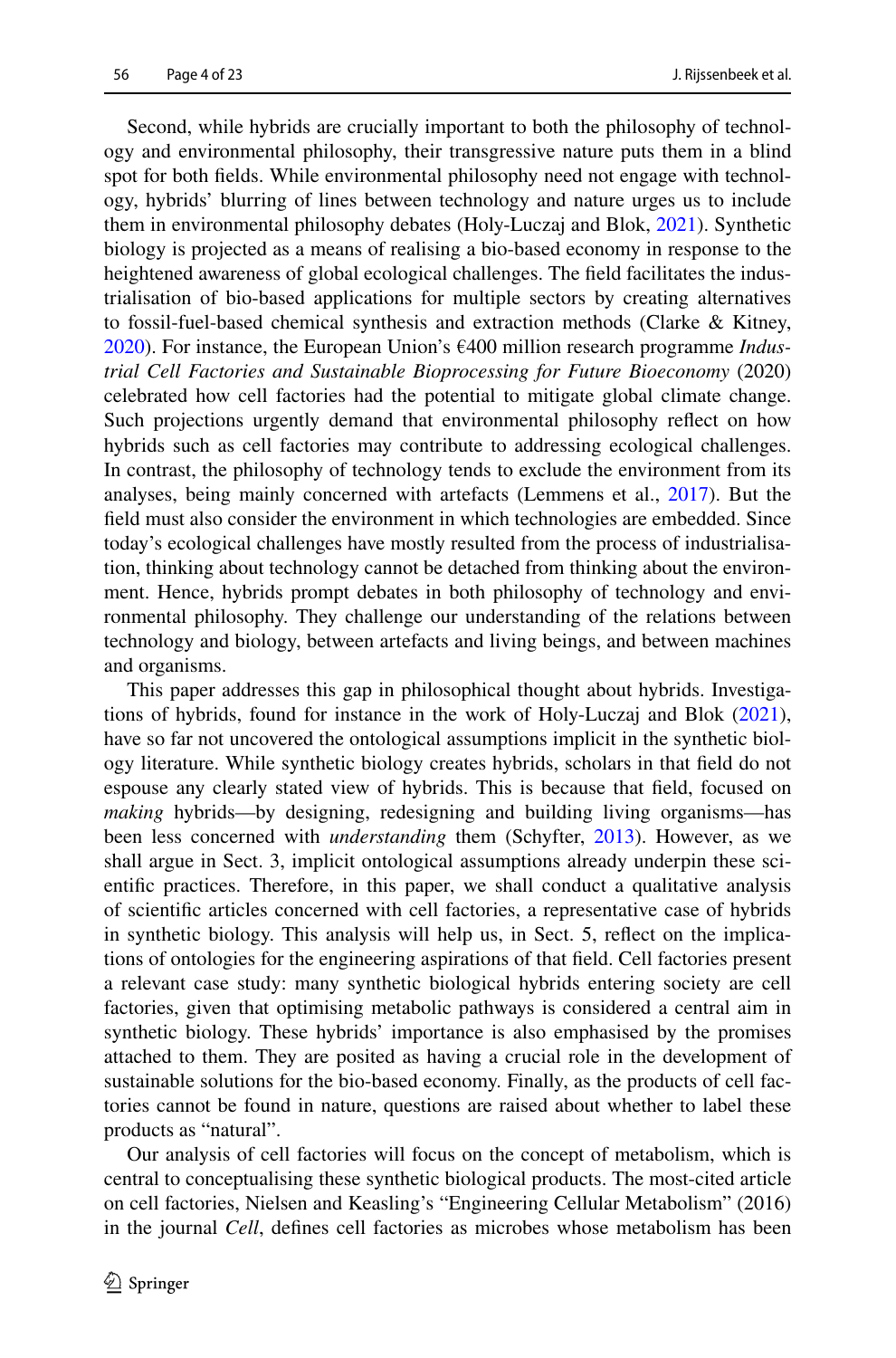genetically engineered to suit human needs. Or, as the leading journal *Microbial Cell Factories* states, "the Cell Factory concept stresses the relevance of host cell genetics and metabolism in the context of the production process, and focus on the physiological aspects of the productive event" (De Felice et al., [2008](#page-20-6), p. 1). The term "cell factories" is taken to cover all microbes whose metabolism is modifed to suit human production needs. Microbes naturally create metabolites, or substances that are the products of the organism's metabolic reactions. They can be altered to create diferent metabolites than found in their unaltered state, including food, drugs, materials, fuel and other substances for human ends. Because the cell has a metabolism, it can be used as a factory. From yeast used for fermentation, animal cells used for cultured meat or algae used for biofuels, many synthetic biology solutions consist of modifying cellular metabolic systems to produce desired outputs.

Since its origin, the concept of the cell factory has been woven together with the concept of metabolism. In the past, the metaphor of the cell as a factory was popularised by the earliest discussions of cellular metabolism (Schwann, [1839](#page-22-5)). It has been in use at least since 1885, when Claude Bernard described cells as "the factories or the industrial establishments in an advanced society which provide the various members of this society with the means of clothing, heating, feeding, and lighting" (Bernard, [1885](#page-20-7), p. 358). Such metaphors refected the rise of industrial modernity and its efect on how production was viewed at the time  $(Reynolds, 2018)$  $(Reynolds, 2018)$ .<sup>1</sup> The emergence of metabolic engineering allowed scientists to modify the cell's metabolic pathways to enable talk of a "cell factory" (Bailey, [1991](#page-20-8)). While it would be unlikely for synthetic biologists to explicitly equate cells with factories, such metaphors refect implicit ontological assumptions and influence the direction of the research and practice of synthetic biology.<sup>2</sup>

# **3 Uncovering Ontological Assumptions**

What are the implicit ontological assumptions about metabolism in synthetic biology? Before turning to these assumptions, let us frst briefy discuss why they remain underarticulated in this literature. This is because synthetic biology is a young feld that has developed primarily as a kind of applied science or engineering. Its *raison*  d'être is to design, modify and create things.<sup>[3](#page-4-2)</sup> As such, it is not primarily concerned

<span id="page-4-0"></span><sup>&</sup>lt;sup>1</sup> This industrial logic is dominant not only in synthetic biology, but also in other domains with a paucity of critical ontological refection.

<span id="page-4-1"></span><sup>&</sup>lt;sup>2</sup> In Sect. 3, we take this metaphorical language seriously. Scrutinising scientists' uses of metaphors ofers a one way of disentangling their underlying ontological assumptions. Metaphors have a structuring efect on thought and have ontological signifcance (Bensaude-Vincent & Loeve, [2018](#page-20-9); Boldt, [2018](#page-20-10); Vaage, [2020](#page-22-7)). They imply a certain way of talking and thinking about concepts, engendering the risk of obscuring their status as metaphors, and, therefore, shaping our views on the concept at issue (Lakof & Johnson, [2008](#page-21-4)).

<span id="page-4-2"></span><sup>&</sup>lt;sup>3</sup> While synthetic biologists generally define "[design"](#page-16-0) in engineering terms, as a specification or process for the construction of a system (Ebrahimkhani & Levin, [2021](#page-20-11)), it is often unclear what they mean by the term (Rabinow & Bennett, [2008\)](#page-22-8). A conceptual analysis of design in synthetic biology, perhaps based on the philosophy of information, is deeply necessary, although it is unfortunately beyond the scope of this paper (Floridi, [2019](#page-21-5)).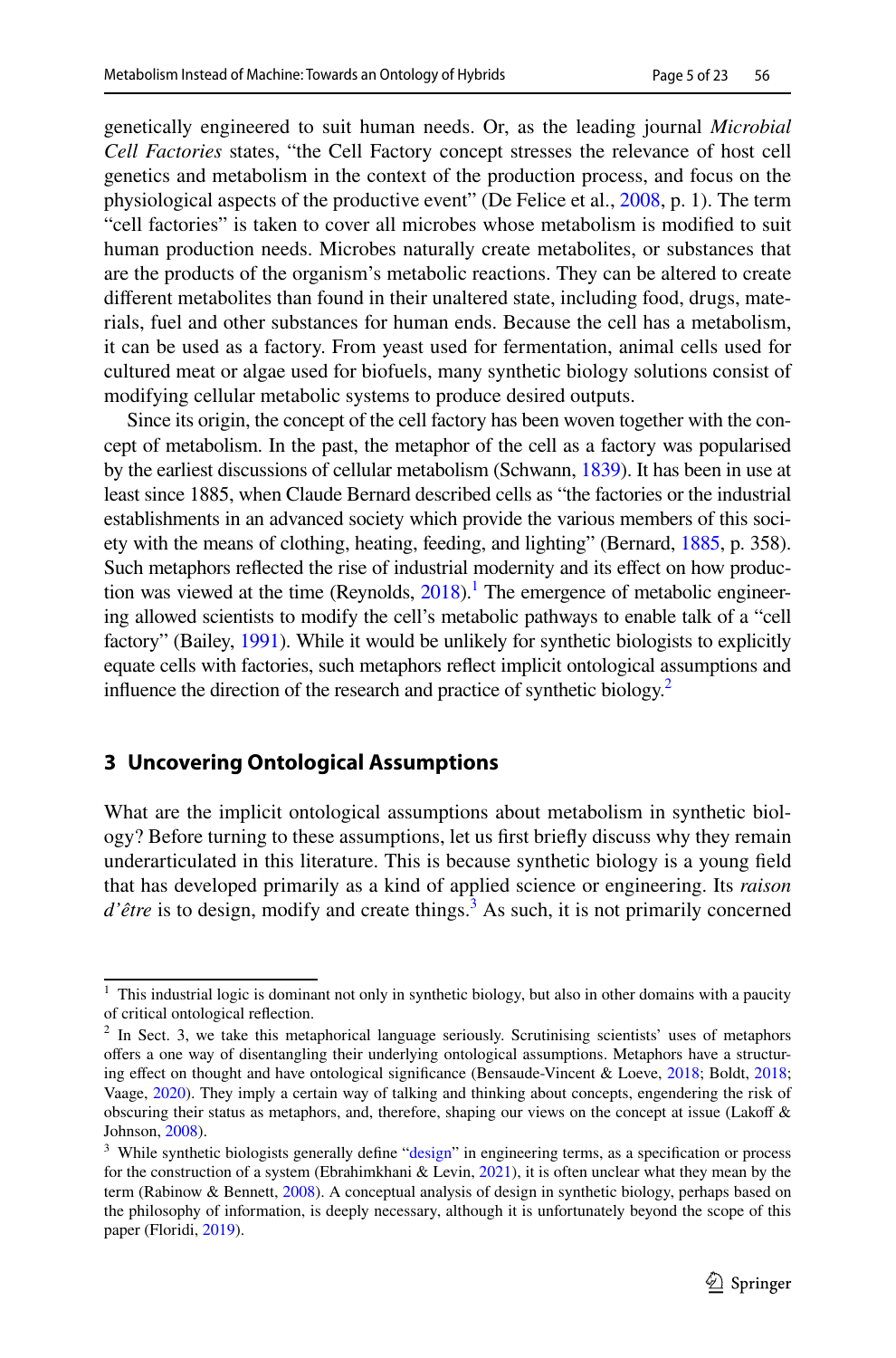with ontology, or the nature of phenomena. However, being indifferent to ontology is not the same as being ontology-free. Although synthetic biology is heavily infuenced by engineering language, it is not mere engineering. Multiple scholars have pointed out that the feld is rather one of "tinkering" (Calvert, [2013](#page-20-12)) or "kludging" (O'Malley, [2009\)](#page-22-9). Others have called synthetic biology a technoscience (Bensaude-Vincent & Loeve, [2018\)](#page-20-9), neither pure science nor pure technology, but, rather, concerned with the interplay between enquiry and engineering. But engineers, too, must always make assumptions about the phenomena they work with. Certain theoretical assumptions are necessary even for designing: consider the mathematical models that form the basis of engineering practices (Knuuttila & Loettgers, [2013\)](#page-21-6).

Thus, ontological assumptions, even if unarticulated, are present in synthetic biology. In this section, we shall uncover these assumptions by analysing language. Defnitions, conceptualisations, metaphors and the general use of language all structure our thinking about phenomena. This fact is presupposed by philosophers who have argued that synthetic biology is committed to certain ontological positions (Deplazes & Huppenbauer, [2009;](#page-20-1) Boudry & Pigliucci, [2013](#page-20-13); Nicholson, [2014;](#page-21-7) Bensaude-Vincent & Loeve, [2018;](#page-20-9) Boldt, [2018;](#page-20-10) Vaage, [2020](#page-22-7)). Our qualitative analysis of the synthetic biology literature contributes to these debates. In particular, we may discern implicit ontological assumptions by identifying structural commonalities in references to metabolism in the literature on cell factories.<sup>[4](#page-5-0)</sup>

Our study considered the fve most-cited articles (2021) on cell factories indexed in Scopus and Web of Science, meeting our search criteria keywords "CELL FAC-TORIES", "METABOLISM" and "SYNTHETIC BIOLOGY". Since the beginnings of synthetic biology date to the early 2000s, the most-cited sources on cell factories are less than a decade old. On Scopus, the fve most-cited sources are as follows:

Nielsen and Keasling ([2016\)](#page-22-10) J. W. Lee et al. [\(2012](#page-21-8)) Becker and Wittmann [\(2012](#page-20-14)) Wijfels et al. ([2013\)](#page-22-11) Poblete-Castro et al. [\(2012](#page-22-12))

The five most-cited sources on Web of Science (2021) are as follows:

Nielsen and Keasling ([2016\)](#page-22-10) Calero and Nikel [\(2019](#page-20-15)) S.Y. Lee et al. [\(2019](#page-21-9)) Nikel and de Lorenzo ([2018\)](#page-22-13) Kwak and Jin ([2017\)](#page-21-4)

Since the only overlap between the two databases is the most-cited source in both—Nielsen and Keasling ([2016\)](#page-22-10)—an accurate analysis must include both

<span id="page-5-0"></span><sup>4</sup> Our method resembles the method of critical hermeneutics developed by Timmermans and Blok ([2021\)](#page-22-14) and the method used by Korenhof et al. ([2021\)](#page-21-10).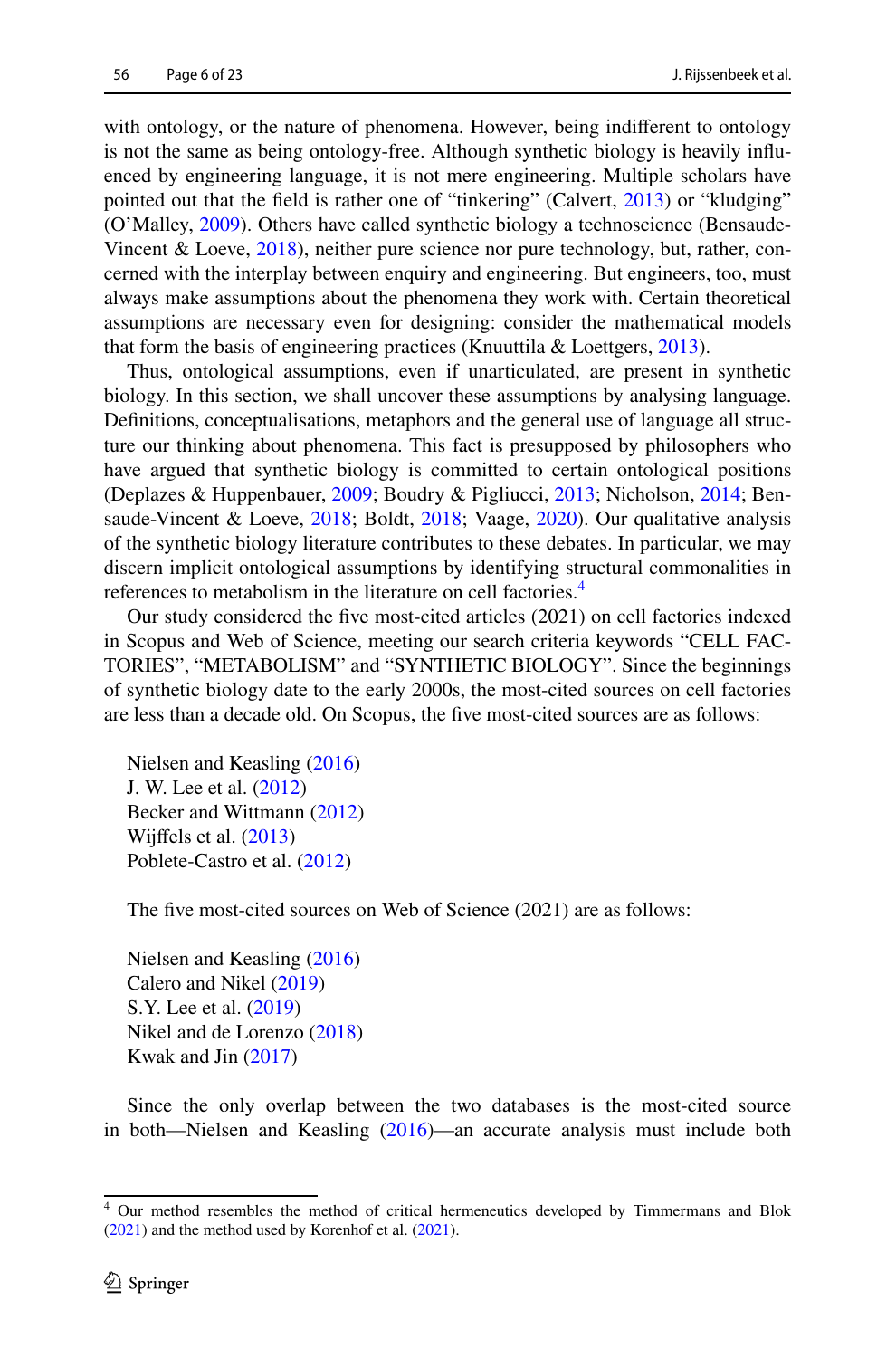databases. Although the literature about metabolism lacks a uniform description or conceptualisation of that phenomenon, we found these references to share a conceptual base. In the next three subsections, that base is described and interpreted as consisting of three ontological assumptions about metabolism: a production function (3.1), a composite and isolated nature (3.2) and the demand for control (3.3). In each subsection, we begin with references from the selected publications and proceed to elaborate on these references with supporting literature.

### **3.1 Production Function**

In articles [1]–[9], the primary goal of engineering metabolic systems is described as achieving efficient and economically viable production. Metabolic engineering is said to aim at designing cell factories that can be commercially used [4] for industrial-scale production [9]. Engineered metabolic systems are called more efficient [3], producing a higher yield [9] than their natural counterparts. The literature also describes how microbes can become industrial microorganisms [4] and how modifying them amounts to, for instance, constructing a high-yield *E. coli* producer [6]. An engineered metabolism is claimed to ofer a sustainable way of production, being simultaneously able to actually compete with oil-based counterparts [8].

These references indicate that the metabolism of cell factories is predominantly referred to as having a productive function. It is considered more efficient and economically viable than the metabolism of its natural counterparts, and its chemical transformation more sustainable than that of traditional production methods. The literature specifcally aims to describe the process of turning cells into production vessels with industrial applications and high production value, as is already refected by the language of "cell factories". As mentioned, conceptualisations couched in the language of industrial production, associated with efficient and economically feasible production, are deeply rooted in modern cell biology. Our analysis attests to the continued relevance of such metaphors in synthetic biology. This literary framing of metabolism refects the feld's conformity to the discourse of cell factories' industrial promises and applications. Indeed, metabolic engineering has allowed synthetic biology to reach a level of technological advancement at which the metabolism's production functions, like the functions of machines or factories, may be harnessed to efficiently and precisely cater to human needs.

The literature's decisive focus on the production function of metabolic systems fts with what philosopher Albert Borgmann [\(1987](#page-20-16)) called the device paradigm. The observed reduction of the microbial metabolism to its production function resembles, in Borgmann's terms, reducing it to a device. A traditional device produces one commodity: that commodity is what the device is *for*. Producing that commodity is its core function. In framing a cell's metabolism as a device producing economic resources, we empty it of other functions that it may have. Because a device is a tool with a specific purpose, the user need not engage with the metabolism's other functions. Thus, such functions are underemphasised in the literature, which is, instead, focused on questions of maximising production per cell. The metabolism of the cell factory is framed as a productive source or commodity.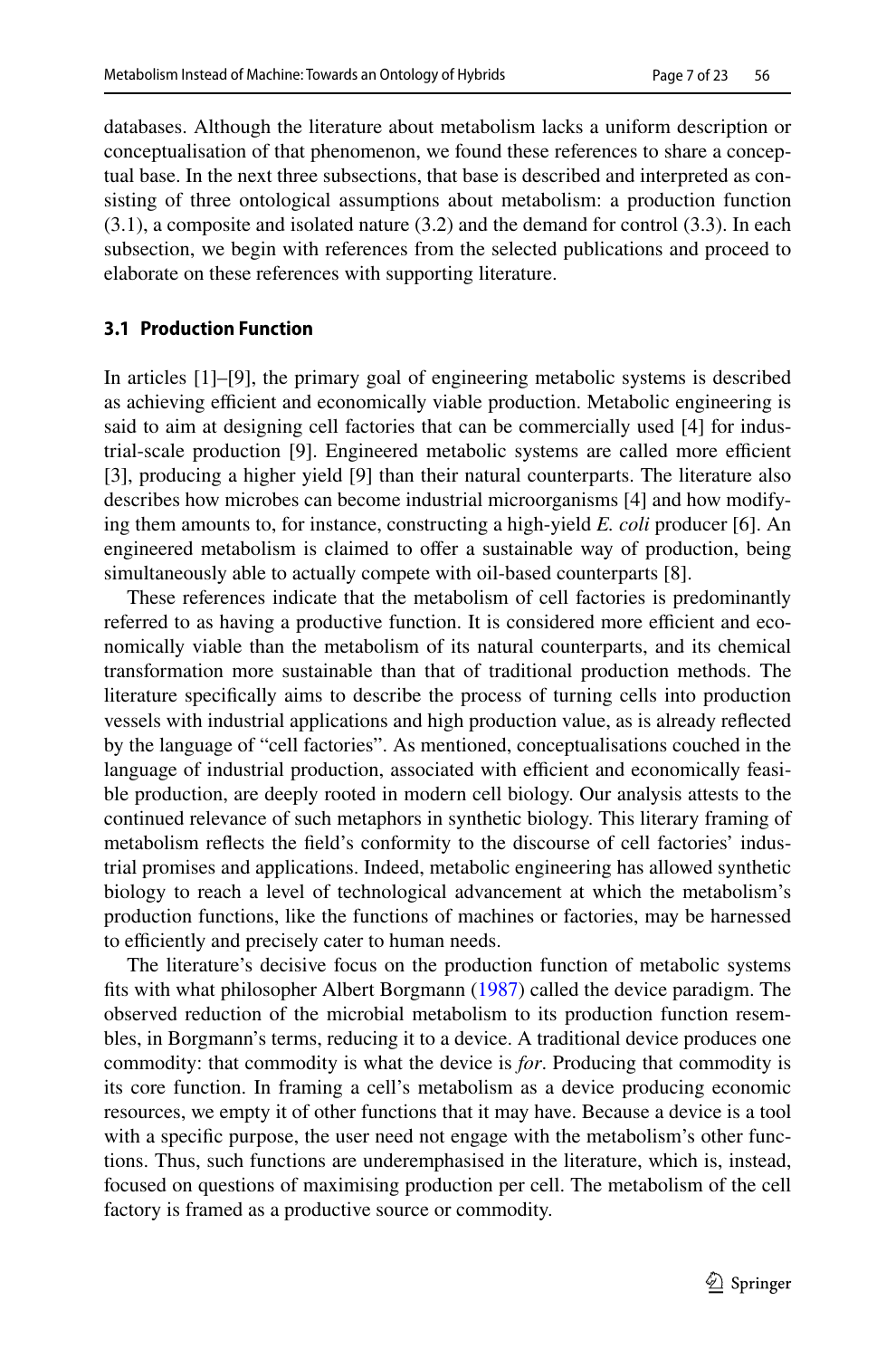### **3.2 Composite and Isolated**

The second ontological assumption implicitly made in the literature results from framing the metabolic system as a composite phenomenon, built up of disparate and isolated parts, much as a traditional machine might be. Metabolism is discussed in terms of metabolic pathways [2], modular pathways [8] or metabolic machinery [8]. The literature further speaks of the compartmentalisation [9], standardisation [6] or assembly [3] of parts [8], devices [6] or genetic tools [8]. The host cell that is used to create cell factories is referred to as the chassis [1], serving as the host or frame for metabolic pathways that can be plugged-in/out [8], introduced, deleted or changed [4]. For instance, articles mention how to build a biological system from DNA parts and the production-relevant chassis [1] and describe designing entirely novel metabolic architectures that can be plugged-in to any bacterial chassis [6]. More generally, the practical goal of synthetic biology is described as the construction of living cells from individual parts, assembled to yield a functional entity [6]. Some scholars express doubts about this dominant discourse of composites and parts, suggesting an alternative systemic approach in metabolic engineering emerging from systems biology. Instead of manipulating individual pathways, this approach is interested in how the whole cell may be suitably modifed [8]. Finally, the literature tends to contrast natural cells, which are not isolated from their environment, with cell factories, which operate as isolated entities. Certain scholars question whether this isolation is conducive to the field's efficiency goals, bemoaning how microbial metabolism has not evolved to suit the practical outcomes desired by humans, and when microbes are isolated from nature, this reduces their efficiency in producing desired substances [2].

Thus, we may conclude that there is a focus on metabolic systems as composites of separable parts or units. Scholars of the feld also attest to the prevalence of this view, stating, for instance, that synthetic biology begins with the concept of modularity (Agapakis & Silver, [2009\)](#page-19-0) and that one of the important goals of metabolic engineering is the design and construction of synthetic biological wholes out of standardised biological parts (Endy, [2005](#page-21-5)). The ontology of parts is also evidenced by the BioBrick assembly method widely used in synthetic biology (Kendig & Eckdahl, [2017](#page-21-11)). Based on this compositional view and the associated assumptions about the modular construction of the metabolism, cell factories are framed as technological, rather than living, matter. Synthetic biology's tendency to describe standardisable parts instead of living beings with distinctive features has been called organism agnosticism (Calvert & Szymanski,  $2020$ ). Its opponents emphasise that the socalled chassis or host cell, which is used to build the desired metabolic pathways, is, from the outset, not a technological machine-part, but a living cell.

In keeping with the composite view, the literature conceptualises systems as isolated input–output models. Metabolic engineering attempts to reduce a microbe's interactions with its environment, with the goal of making it more suitable for industrial purposes. As such, engineers reduce the complexity of hybrids to make them into exchangeable commodities, disentangled from various forms of specifcity (MacKenzie, [2013\)](#page-21-12). Although models of metabolic systems take into consideration how these systems interact with their environment, metabolic engineering aims to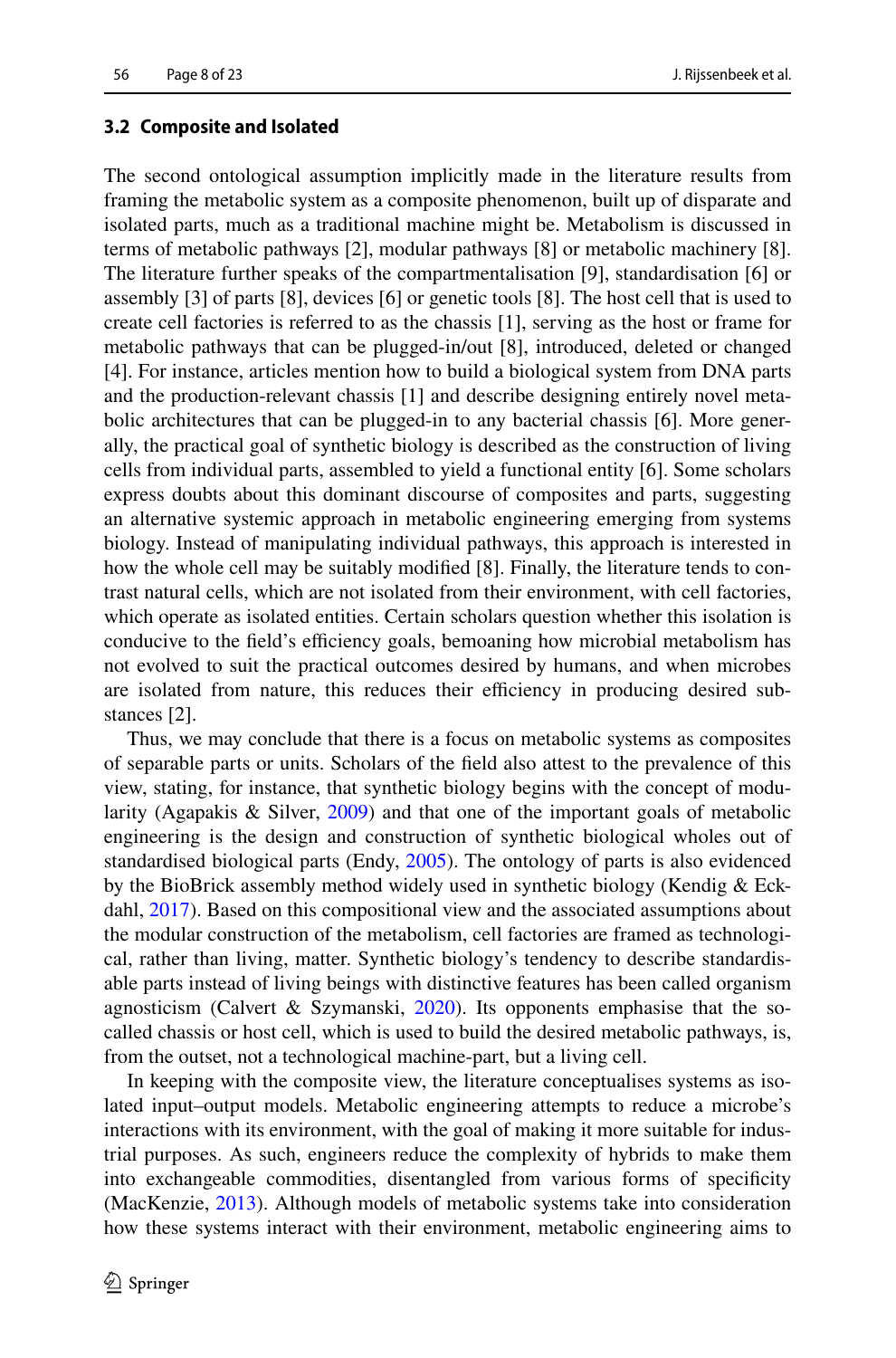make microbes more "industrial" by reducing "unintended" interactions (Knuuttila & Loettgers, [2013\)](#page-21-6). While the authors of the literature analysed above themselves question whether cell factories can be meaningfully isolated from the workings of their environmental context, the analysed literature predominantly focuses on isolated cells thought of as individual units of production.

# **3.3 Control**

Like most design approaches, the design approaches mentioned in the selected literature aim at control. There are numerous references to controllable, stable or predictable [8] mechanisms. Increased efficiency demands that biologists engineer cell factory metabolism to become more controllable and predictable. For this, metabolic control theory provides the tool to predict the production of the metabolic pathway [4]. This goal is achieved by the creation of controlled conditions that prevail in the laboratory [6]. Furthermore, authors mention cutting off some of the cell's own lines of control, thereby obviating the need to control each step of the metabolic pathway by putting the control in the hands of the cell [1]. In some situations, processes in the cell are crucially controlled by feedback loops. One author, efectively summarising the widespread language of control, describes how synthetic biology can dynamically control cell behaviour via feedback loops [8]. In this respect, methods such as rational design or rational engineering [3] are often mentioned.

Among synthetic biology's central goals is the control of metabolic pathways for the purpose of increasing efficiency or, in other words, gaining predictive control over useful living machines for specifc functions (Ebrahimkhani & Levin, [2021\)](#page-20-18). The language of control is also echoed by calls for the products of synthetic biology to be regulated and controlled and to reliably execute operations in a predetermined way (Deplazes & Huppenbauer, [2009](#page-20-1); Nicholson, [2019\)](#page-21-13). The expectation is that simple control principles, such as positive and negative feedback loops, are the building blocks of biological functions. Environmental infuences may hamper engineers' capacity to design efficient and predictable machines, and their ability to control the metabolic behaviour of microbes. For these reasons, special laboratory conditions—in which disruptive environmental infuences are reduced—are set up to control the cell's operating conditions. Such concerns with control imply an orientation towards a metabolic system that, like a machine, should be controlled to optimise production.

The assumption of control is related to the compositional conception of metabolic systems. Standardised biological components are more reliable and exhibit more predictable behaviour than non-standardised ones. Although scholars recognise the metabolism's complexity, the metabolism of cell factories is typically described as more controllable than its natural counterparts. Such control is further increased and facilitated by rational engineering or a rational design approach. Furthermore, novel discoveries about organisms can efectively translate into reliable technological methods for modifying and controlling behaviour.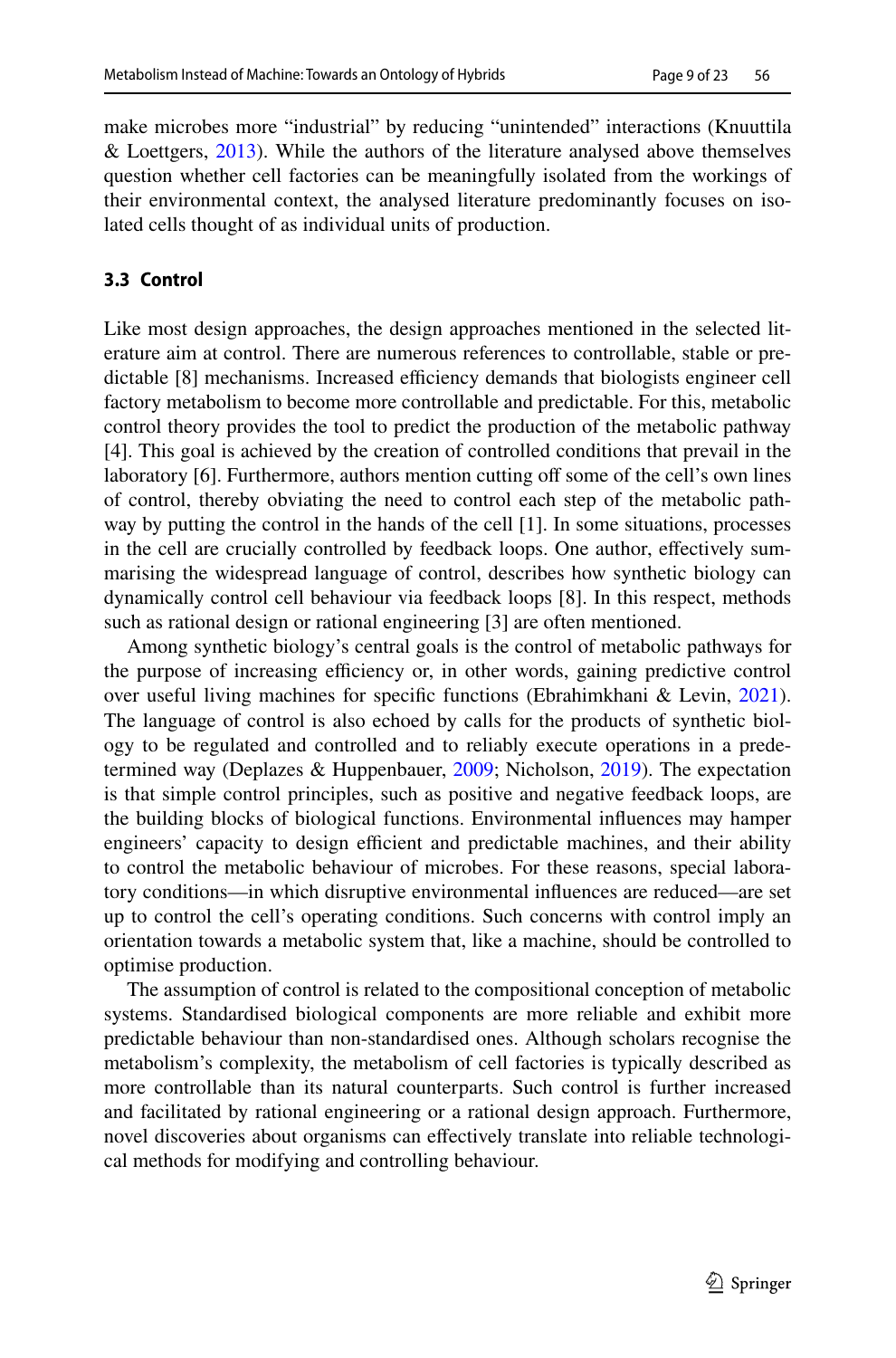## **3.4 Conclusion**

The language used to describe metabolism in the synthetic biology literature indicates a certain set of notable assumptions, including a particular focus on the production function of metabolism and on its status as a composite of parts and as essentially isolated and controllable input–output systems. If these three assumptions capture how metabolism is conceptualised in synthetic biology, metabolism thus shares important ontological aspects with machines. Machines are, above all, functional objects, utilities or production units. Designing a traditional machine consists of assembling its parts to suit certain functions, such that the composite whole produces the desired outputs in a reliable and controllable way. The synthetic biology literature emphasises such machine-like aspects of engineered metabolic systems. Synthetic biologists often explicitly aim to produce biological technology that is more like a machine than like a natural organism (O'Malley, [2011](#page-22-15)). When a metabolic system exhibits few or no machine-like traits, synthetic biologists attempt to engineer such traits into it. The crucial goal, despite scholars' admission of the difficulty and complexity of the task, remains turning microbes into efficient, stable production vessels.

From this section's qualitative analysis, we may conclude that the synthetic biology literature on cell factories features a specifc set of linguistic and ideological assumptions which we shall refer to as "the machine ontology". Of course, we cannot defnitively judge whether synthetic biologists genuinely think of metabolic systems as machines: the reality is likely to be far more nuanced. In fact, Holm ([2015\)](#page-21-14) argues that synthetic biologists really do know that organisms are not machines. However, we argue that the language is not neutral, and that the patterns in fgurative terminology such as those described in this section have implications for our thinking about a phenomenon. In this case, they provide evidence of the assumption of a machine ontology with regard to metabolic systems.

# **4 Metabolism in Philosophy**

What are the ontological assumptions about metabolism in philosophy? Beyond merely analysing the machine ontology of engineered metabolic systems in the scientifc literature, we also want to improve our understanding of metabolism. To this end, we now turn to how philosophers conceptualise metabolism, and what ontological claims they make about metabolising entities. Because metabolism is agreed to be a defning characteristic of living things, the concept of metabolism is central in the philosophy of biology (Jonas, [1966](#page-21-15); Bedau, [2012](#page-20-19); Dupré & O'Malley, [2013;](#page-20-11) Malaterre  $\&$  Chartier, [2021\)](#page-21-16). In this section, we discuss the ontological assumptions regarding metabolism, building on the work of philosophers such as Hans Jonas and Evan Thompson.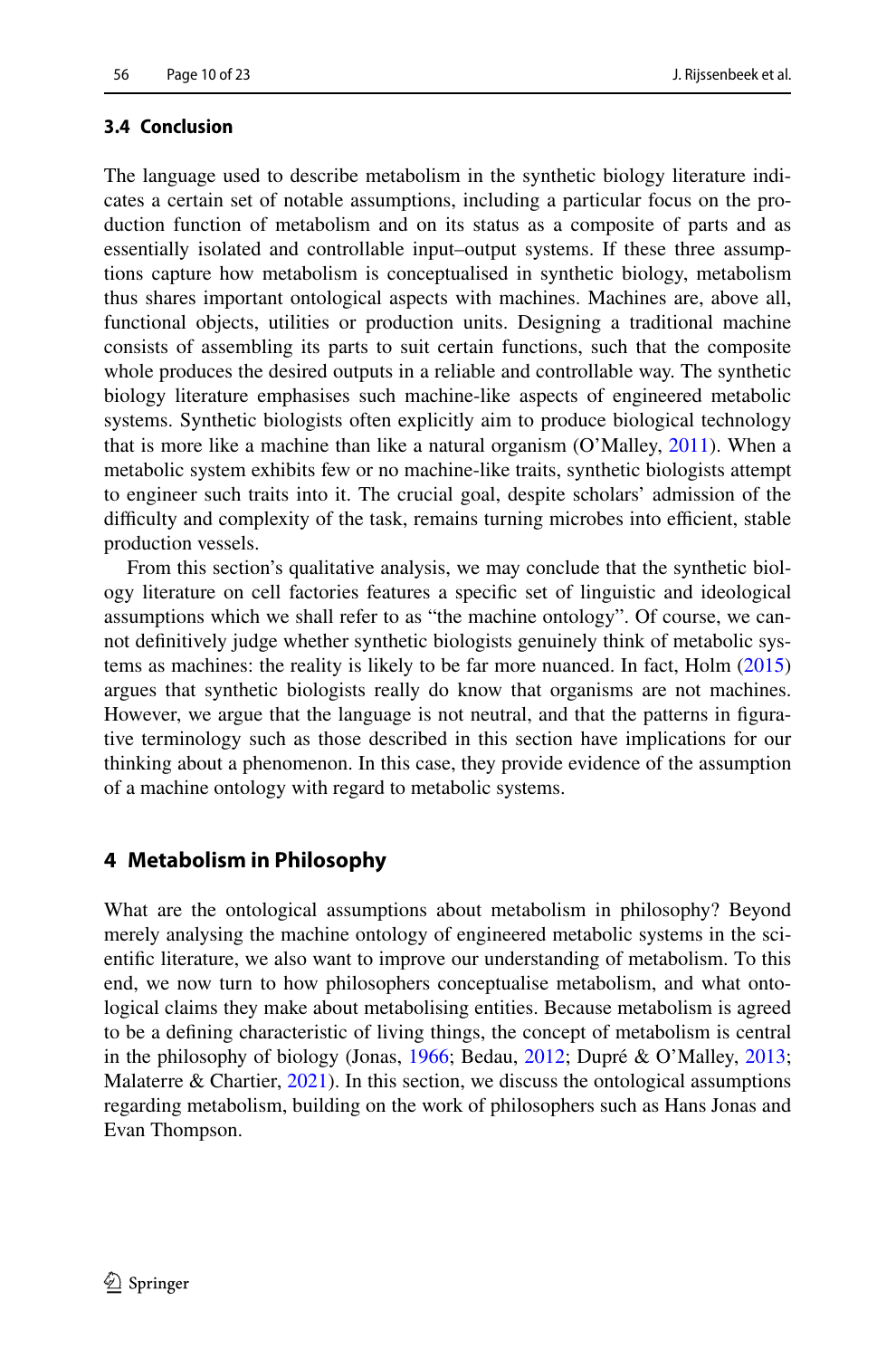### **4.1 Self‑assertion and Integration**

In philosophy, metabolic systems are said to characteristically enable organisms to achieve two unique feats with respect to their environment: to stand apart from that environment, while simultaneously integrating into it. On the one hand, a metabolism enables an organism to self-assert or to self-generate (Thompson, [2007](#page-22-16)). Any living organism requires a metabolism to exchange matter, energy and information with the environment. By metabolising, the organism constitutes, organises, maintains and repairs itself. Despite continually transforming, the organism continues to exist as a stable whole. Put diferently, an organism's metabolism enables it to emerge from the environment as a self, which it does by transforming that environment, distinguishing itself through self-assertion. In *The Phenomenon of Life* (1966), Hans Jonas calls an organism's act of asserting itself independently of its environment—this moment when life in its simplest form emerges—an ontological revolution. Jonas takes metabolism to be the process whereby an organism gains a degree of autonomy, the most basic form of freedom, as it facilitates the constitution of the self from within the environment. Recently, philosophers widely agree that metabolism enables the organism to gain agency and subjectivity (Godfrey-Smith, [2016\)](#page-21-17) and lies at the root of minimal autonomous systems (Maturana & Varela, [1980\)](#page-21-18).

At the same time, a metabolism enables an organism to become integrated in its environment. Depending on it for material, energy and information, any living being is necessarily embedded in its environment. Thus, perhaps paradoxically, metabolism enables an organism to both come into existence as an individual and, simultaneously, makes it inseparable from its environment. Organisms constantly interact, communicate and collaborate by means of their metabolism. Such interaction brings into stark relief the ecological dimension of metabolism (Dupré & O'Malley, [2013](#page-20-11)). It is not exhausted by the interactions between individual organisms and their environments. It also consists of the organism's responses and adaptations to environmental conditions. Instead of being a discrete "thing" or separate entity, a metabolic system is always active in an environment: it always changes its surroundings, and vice versa. Rather than a self-producing entity, metabolism is rather an activity through which an organism constitutes itself in interrelations with others and with an environment.

Thus, a metabolic system has a dual nature, being defned both by both activities of self-assertion and by integration.

### **4.2 Collaborative and Open System**

Based on the activity of integration, philosophers such as John Dupré and Maureen O'Malley ([2009\)](#page-22-9) have argued against the autonomy of metabolic systems. Whereas much research in the philosophy of biology has been interested in individual organisms, recent insights from microbiology have extended the focus beyond individual cells to also include the collaborative interactions of cell colonies (Bich & Green, [2018](#page-20-20); Dupré & O'Malley, [2013\)](#page-20-11). In microbial communities, organisms infuence each other by means of metabolic interdependencies, and metabolism enables robust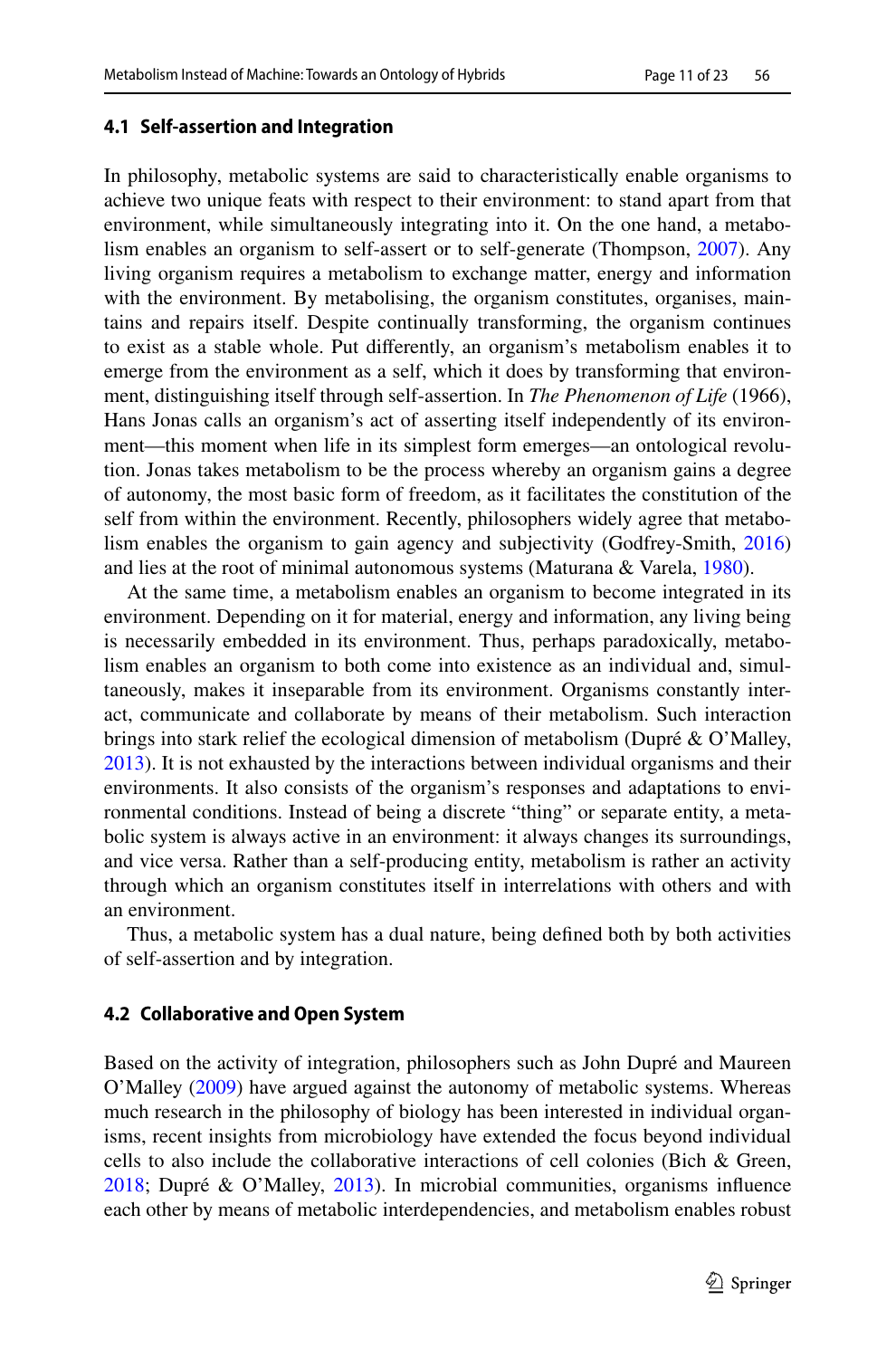inter-organism communication through chemical signals (Guo et al., [2014\)](#page-21-19). Within such richly cooperative communities, individual organisms are only relatively autonomous—but they are essentially open and collaboratively interactive with their cohorts. That life itself arises from such a cooperative mechanism featuring an organism and the environment makes it impossible to think about living beings as clearly demarcated units. Therefore, it is useful to refect on metabolising systems not only as existing on their own, but also as functioning in integrated ecosystems with other living and non-living entities. They always co-exist with others in a community or collective. They are individual systems and simultaneously part of a larger system.

Metabolism's dual nature suggests a further important ontological assumption tied to metabolism: the metabolic system is an open system. As we have seen, an organism's dependence on the environment constitutes its independence and vice versa. This dependence endows all living beings with an openness, a constant receptivity to, interactivity with and responsiveness to the environment. Living beings and their environment are woven together in a complex system: the evolution of the organism and the evolution of the environment are inextricably coupled. A living entity and its surroundings form a dynamic context of exchange. As such, a metabolic system is better described as an open system, not a closed one (Luisi, [2016](#page-21-20)). Although the system is well-defned and discernible from its environment, it is simultaneously open to it. As material constantly fows into and out of the system, an open system evades being reduced to a fxed set of material components or parts. To successfully maintain a distinction between the inside and the outside of an organism, that organism must be integrated in the environment and embedded in the ecosystem. Metabolism is, in that sense, closely related to the membrane of the organism, serving not only as a container, but also as a mediator between the organ-ism and the environment (Buehler, [2015](#page-20-21)). Instead of seeing a metabolic system as something composed of standardised parts independently of its environment, these features of the role of metabolism urge us to see the environment as integral to any metabolic system. The stability of an organism as a whole derives from the continuous regeneration of its parts. These parts are not standardisable, as the whole constantly dynamically interacts with the environment.

### **4.3 Evolvability**

We have already mentioned another ontological assumption about metabolic systems: they are not only open but also evolving systems. Through metabolism, an organism grows, adapts, changes and responds to the environment. The openness of the system accounts for the evolution of living systems, according to increasing degrees of order, complexity and diferentiation. Philosopher Peter Godfrey-Smith [\(2016\)](#page-21-17) maintains that, if we could witness all the processes involved in a cell's metabolic system, we would observe "a storm of activity biased by charge and shape, generating partially random walks that, on average, tend in orderly directions" (Godfrey-Smith, [2016](#page-21-17), p. 485). A machine designed for production, traditionally understood, exhibits certain unchanging properties, and its organisation and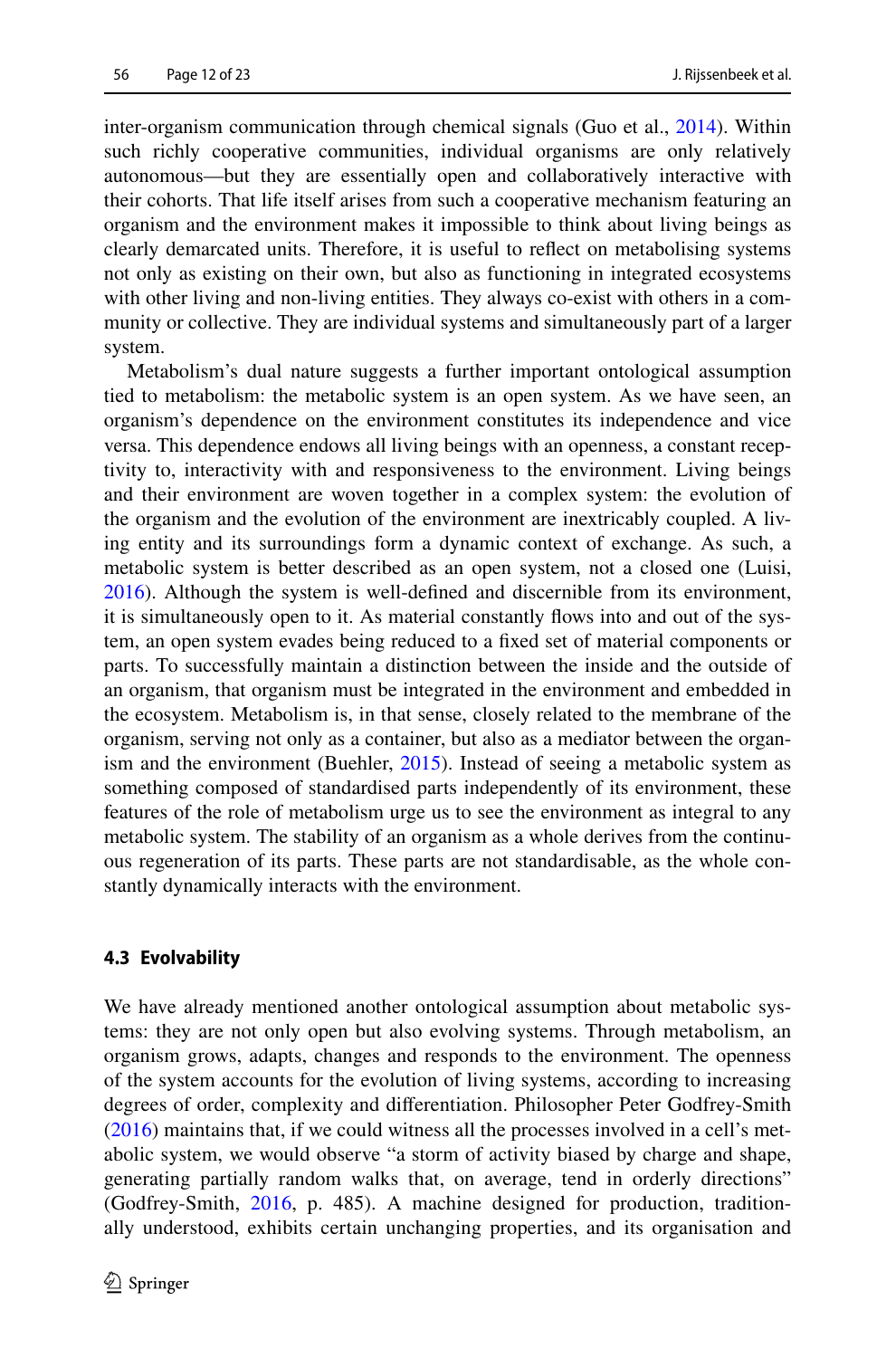operation may be completely accounted for by a description of its component parts and their interactions. The same is not true of a metabolic system. Philosophers Daniel Nicholson and John Dupré (2018) argue that metabolism represents one of the strongest motivations for rejecting an ontology of parts in favour of one of processes as the correct way to understand biology. Their starting point is the introduction of temporality: processes are extended in time. This process-based account of metabolism moves the focus away from biological individual entities composed of parts, suggesting instead that they be characterised in terms of how they emerge and the relationships they must satisfy to constitute a system (Bapteste & Dupré, [2013](#page-20-22); Luisi, [2016;](#page-21-20) Nicholson & Dupré, [2018\)](#page-21-21). Thus understood, a metabolism is not, properly speaking, a thing, as has been prevalent in thinking about metabolism so far (Landecker, [2017\)](#page-21-22).

# **4.4 Conclusion**

Philosophers discuss metabolism as a phenomenon with two distinct aspects: it enables both self-assertion and integration. This leads to dual ontological assumptions about metabolism: it is at once crucial to the emergence of individual biological entities and simultaneously accounts for their embeddedness in the environment or interrelationship with their community. Both these features are fundamental to the understanding of a metabolic system as a well-defned system, but also acknowledge its open and evolving character.

# **5 Towards an Ontology of Hybrids**

How might a more complete understanding of metabolism inform an ontology of hybrids that moves beyond the assumptions of the machine ontology? In this section, we frst contrast the implicit ontological assumptions about metabolic systems in synthetic biology literature on cell factories with ontological assumptions about metabolism in philosophy. Next, we show how the philosophical account of metabolism helps us to think diferently about hybrids, informing an ontology of hybrids distinct from the machine ontology. Finally, we shall show that the proposed ontology of hybrids as metabolic systems might help to solve problems stemming from the machine ontology and support the endeavours of synthetic biology.

# **5.1 Contrasting the Two Accounts**

Before undertaking the comparison that is this section's goal, we shall show why it is possible to contrast the divergent ontological accounts of a practical, synthetic biology, and a theoretical, philosophy, feld. First, we must acknowledge that synthetic biology is more than mere practice, and is instead technoscientifc practice (Bensaude-Vincent & Loeve, [2018\)](#page-20-9). In this feld, the practitioners' perspective necessarily presupposes certain ontological assumptions, producing a pragmatic understanding of phenomena (De Regt, [2017\)](#page-20-23). From that perspective, it leads the feld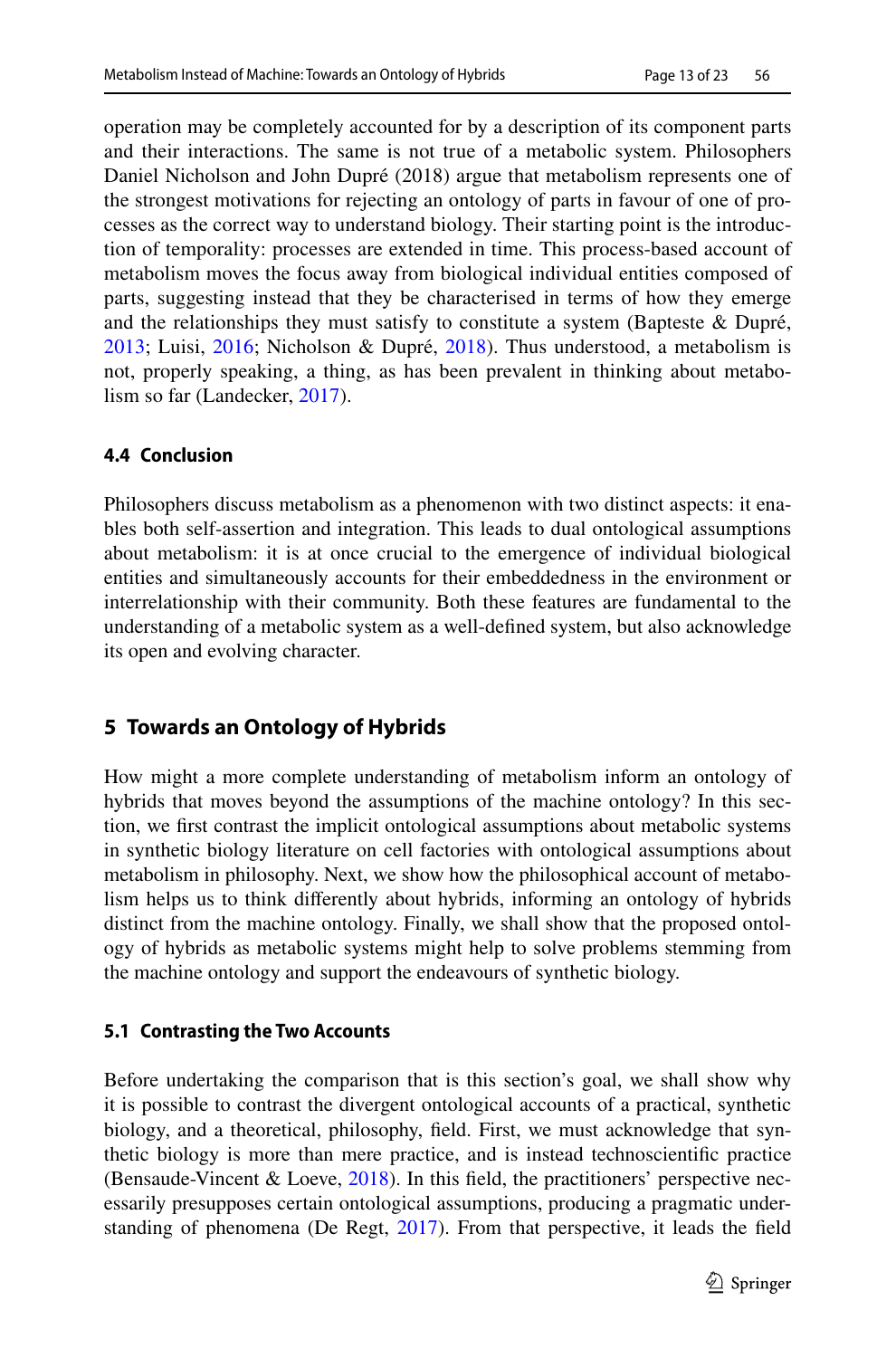| Implicit ontological assumptions about metabo-<br>lism of cell factories in synthetic biology literature                                                                                  | Ontological assumptions about metabolism in the<br>philosophy of (micro)biology                                                                                                                                                        |
|-------------------------------------------------------------------------------------------------------------------------------------------------------------------------------------------|----------------------------------------------------------------------------------------------------------------------------------------------------------------------------------------------------------------------------------------|
| Metabolism is primarily a function of production.<br>A metabolic system is an input-output model<br>whose yield and efficiency can be increased                                           | Metabolism is two-sided: it serves both self-asser-<br>tion and integration in the environment                                                                                                                                         |
| Metabolism can be approached as a composite.<br>of standardisable components. The engineered<br>metabolic system—the cell factory—is framed<br>as an individual, isolated production unit | The metabolising organism cannot be reduced to a<br>fixed set of components. Instead, it is an open sys-<br>tem that, owing to its capacity to integrate, cannot<br>be isolated from the environment and community<br>that it inhabits |
| Metabolism is primarily an object of control. The<br>predictability of its parts and processes can be<br>enhanced to increase that control                                                | Metabolic systems are characterised by complexity<br>and differentiation, as well as by constant evolu-<br>tion, transformation and dynamism                                                                                           |

<span id="page-13-1"></span>**Table 1** Contrasting the accounts of metabolism in synthetic biology (left) and the philosophy of (micro) biology (right)

to see these organisms as designable and engineerable. By consequence, designing them more or less successfully supports these views. The theoretical foundations of technoscience are ontological assumptions: they justify seeking the capacities of production, construction and control in the objects of metabolic engineering. Therefore, practice is inseparable from ontology. By contrasting an ontology connected frmly to practice with one without such a focus, we may become aware of how limiting such a perspective on phenomena is.<sup>[5](#page-13-0)</sup> Second, both synthetic biology and philosophy of biology are informed by biology. As a result, both construct ontologies around the same phenomena. Like traditional biology, the everyday practice of synthetic biology requires many pragmatic skills, such as using microscopes and other instruments. Thus, although the philosophy of biology may provide a perspective that is theoretical in the very general sense, it is nonetheless strongly infuenced by practical considerations.

A summary of Table [1](#page-13-1) will bring to the fore the relevant upshots of the contrast between the two accounts. In the frst pair of implicit ontological assumptions, we see that the philosophical account, unlike the synthetic biology account, does not reduce metabolism to a one-dimensional entity solely for the purpose of production. In the second pair, the philosophical account is consistent with the hybrid as an individual composed of parts, but makes clear that these parts' dynamic nature should not be mistaken for the stability of machine parts: the account emphasises the openness of the metabolic system over its modularity. The third pair shows how, in the philosophical account, although consistent with certain metabolic processes being temporarily steered in a particular direction by genetic editing, controlling a metabolic system is unrealistic. Unlike a machine, a metabolic system is understood as a

<span id="page-13-0"></span><sup>5</sup> Here, we build on recent scholarship, for example, Timmermans and Blok [\(2021](#page-22-14)), who discern between and analyse the ontological and axiological assumptions in the dominant paradigm of responsible innovation.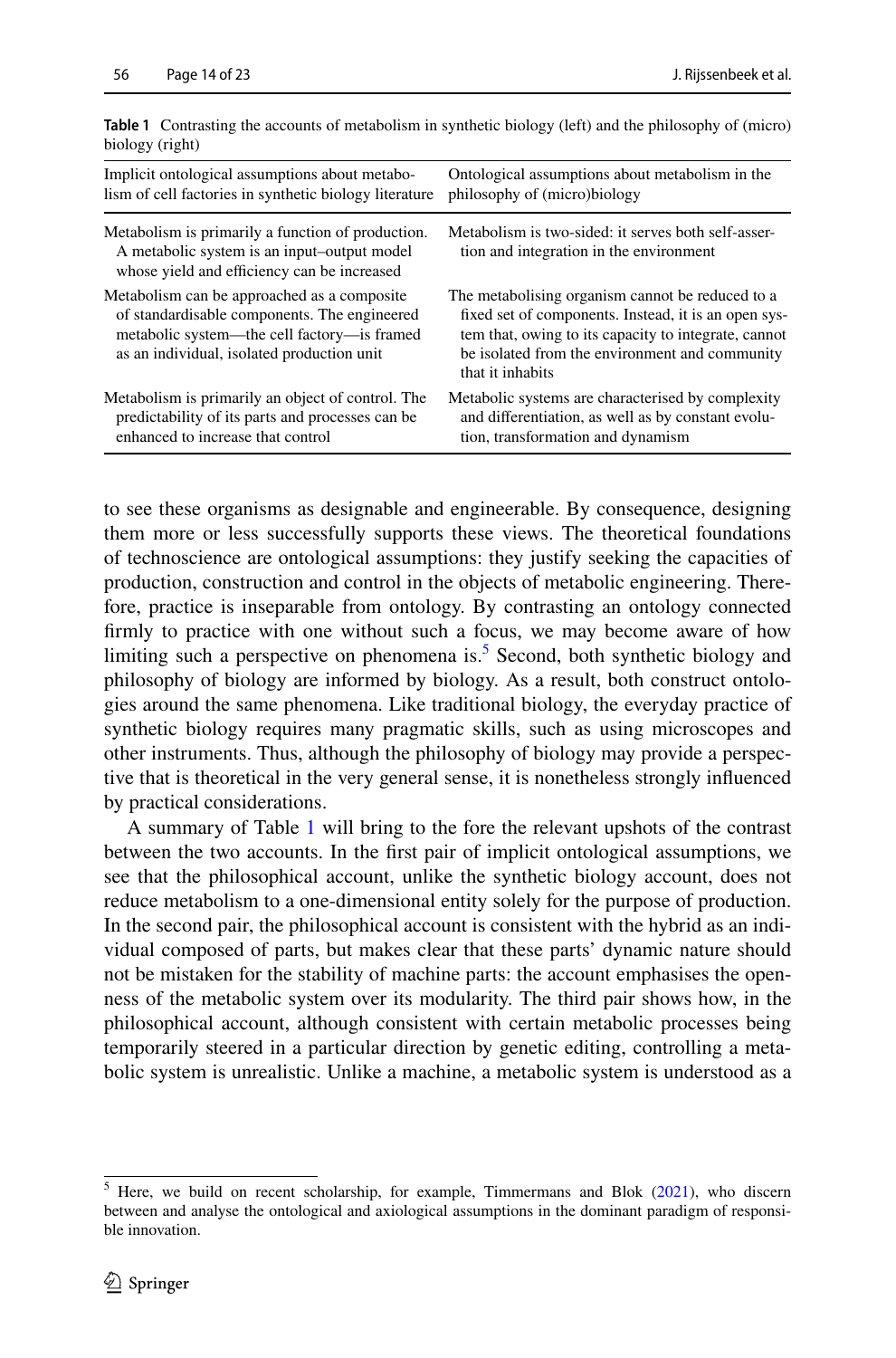self-organising system that will adapt to its environment against humans' intentions to control it, thereby displaying unpredictable behaviour.

So, we may conclude that the philosophical account may serve as the basis for a novel interpretation of metabolism, ofering an alternative to synthetic biology's prevalent machine ontology. That interpretation rejects the implicit assumptions that underlie the machine ontology: in place of the logic of mechanisms and industries, its point of departure is the consideration of lifeforms.

### **5.2 Thinking About Hybrids**

Scholars have argued that a machine is a poor model for a metabolic system (Boden, [1999](#page-20-24); Boldt, [2018](#page-20-10); Godfrey-Smith, [2016;](#page-21-17) Jonas, [1966\)](#page-21-15). As we shall now argue, thinking about *metabolic systems* instead of *machines* enables us to think more clearly about hybrids. In this section, we show why this diferent view on hybrids may inform the objectives of synthetic biology.

If we begin to think about cell factories in terms of metabolic systems rather than machines, we may rid ourselves of limiting categories. Often, hybrids are thought and spoken of in dichotomies, like natural–artifcial, or clearly discrete ontological categories such as machine, factory or artefact. But a metabolic system may be a "natural" organism or a highly engineered one that nonetheless metabolises and proceeds from an organic origin. Living beings, be they engineered or not, always metabolise. Prevalent representations of hybrids as "living machines" or "cell factories" lead us to focus solely on the artifciality—juxtaposing it with naturalness. A "metabolic system" makes no such suggestion. A strict distinction between natural and artifcial is unnecessary: metabolic systems are simply modifed to a greater or lesser extent.

Moreover, thinking in terms of metabolic systems rather than machines prompts us to recognise hybrids' two complementary dimensions. Metabolism bridges the conceptual chasm between the *organism* and the *environment*, as it consists of the relationship between them that both constitutes the organism and enables it to shape the environment. An engineered metabolic system, likewise, cannot be simply some object detached from an environment. The notion of metabolism, being both an individual and a collaborative phenomenon, unites the *individual* and the *collective*. As such, it is constitutive of apparently contradictory concepts such as *autonomy* and *dependency*, or *freedom* and *necessity* (Luisi, [2016](#page-21-20)): by metabolising, an organism creates itself by building interdependencies. Furthermore, metabolism is both *stability* and *change*, as it is only from continuous transformation in response to dynamic environmental stimuli that an organism derives its stability. By reconciling seemingly opposing categories, the characterisation of the hybrid as a metabolic system shows these categories to be non-dichotomous, but, rather, constitutive for each other. Self-assertion and integration and individual and collective are not opposed to each other. On the contrary, they are fundamentally interrelated.

Last, this ontology is inclusive: beyond cell factories, it may accommodate a broad range of novel genetically modifed organic hybrids. In this regard, the ontology of hybrids as metabolic systems is not fat, in the sense that it does not confer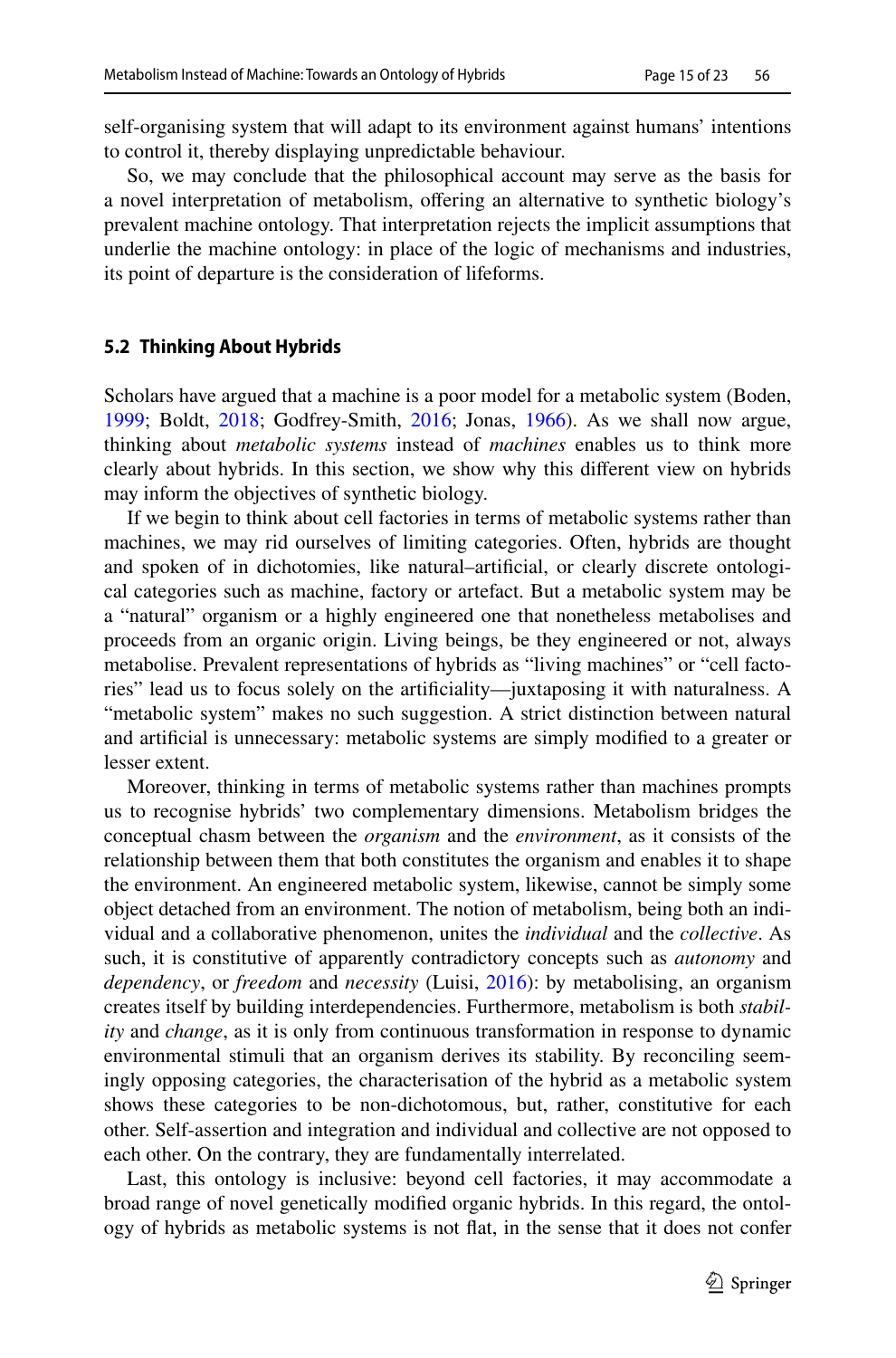the same ontological status on everything. Rather, it does not imply that "everything is technology", "everything is nature", "everything is materiality" or "everything is relations". It distinguishes between metabolic and non-metabolic systems, leaving room for diferences while recognising that (engineered) metabolic systems are embedded in the environment and not independent entities.

So, if we regard hybrids as metabolic systems, we may move beyond limiting categories, think about the two-sidedness of phenomena and create an inclusive ontology that does not ascribe the same ontological status to everything.

### **5.3 Implications for Synthetic Biology**

Going beyond the machine ontology in synthetic biology is no mere ontological exercise: revising our thinking about hybrids produces favourable consequences in the feld. Recall that synthetic biology's main stated goals are to enhance our abilities to *understand* and *design* living things for a *bio-based economy*. Are these abilities enhanced or impeded by thinking of synthetic organisms as "living machines"? Does the machine language reveal the unique features of living beings, or facilitate our understanding of what engineering in biology means? As we shall now argue, based on some concrete examples, the machine ontology is unfavourable for synthetic biology's engineering aspirations. It produces unfavourable implications for understanding, for design and control, and for realising the goals of a bio-based economy. In each case, we shall show how the ontology of hybrids as metabolic systems offers an alternative.

#### **5.3.1 Understanding**

The machine ontology has adverse epistemic implications. Of course, the ontology ofers many useful contributions to the feld, including helping to image the highly complex workings of organisms, creating novel hybrids with useful functions or aiding scientifc communication (Nicholson, [2014\)](#page-21-7). As such, we do not argue that the machine ontology should be rejected in its entirety*.* However, it is problematic to confate metabolic systems with machines. At best, the machine perspective captures certain aspects of organisms, leaving certain of their qualities underappreciated or ignored. For instance, it inevitably underestimates the side efects that synthetically created organisms have on their environment (Boldt, [2018\)](#page-20-10), perpetuates an overreliance on engineering and technological solutions and puts scientists at risk of missing opportunities for scientifc understanding and discovery (Pigliucci & Boudry, [2011](#page-22-17)). In a concrete example of machine ontology's steering of a research agenda, Víctor de Lorenzo et al.  $(2021)$  $(2021)$  argue that the use of the term "chassis"—a clear instance of mechanistic language—may constrain the precise understanding of phenomena. Instead, the authors suggest the term "agent", which is sensitive to hybrids' more active features. The more general risk that research horizons may be restricted, rather than expanded, by machine metaphors has been discussed, for instance, by other authors in life sciences (Avise, [2001\)](#page-19-1).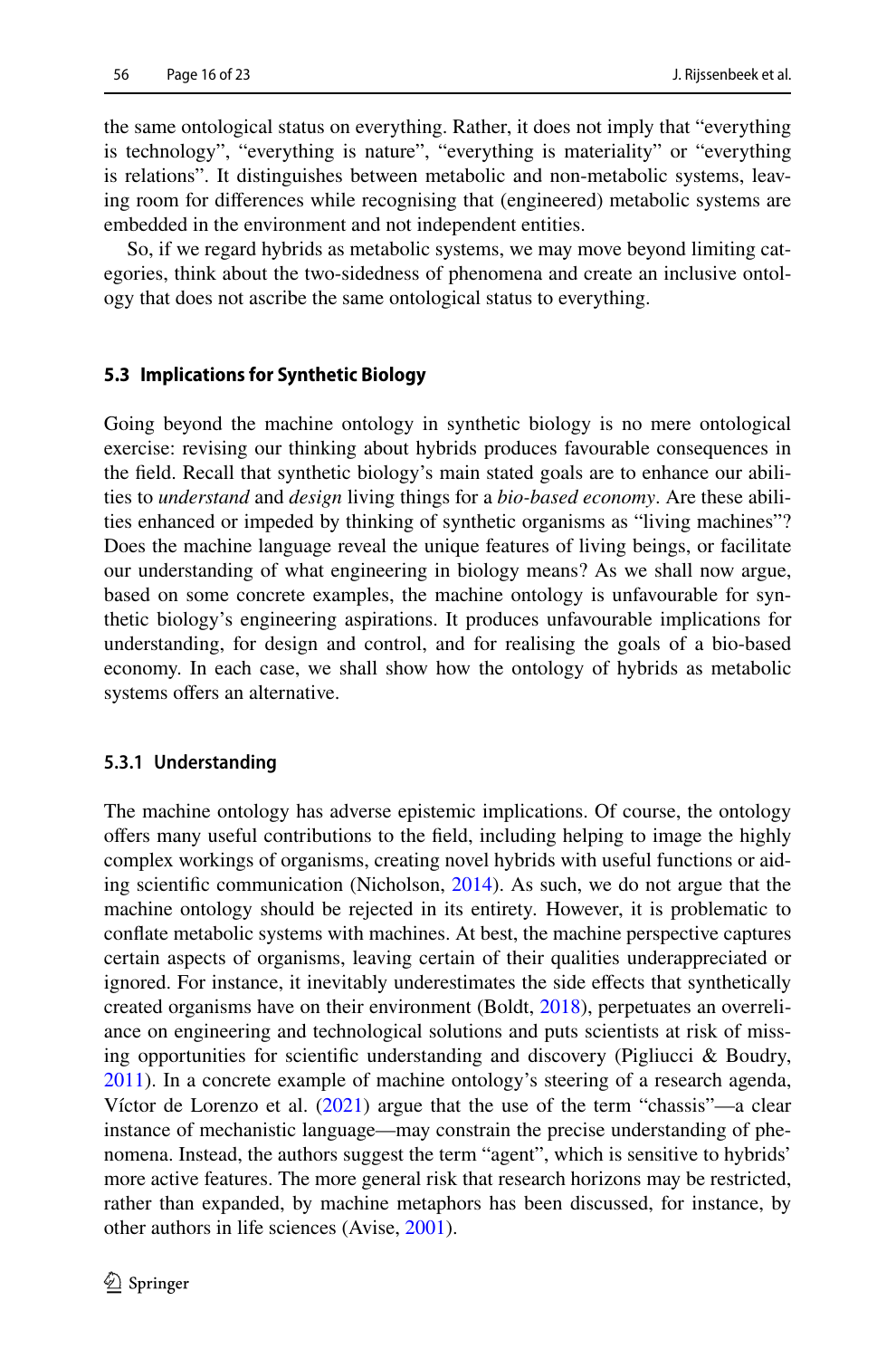In Sect. 3, we showed how the synthetic biology literature primarily describes the construction of synthetic metabolic systems, without any special focus on further understanding them, despite certain allegations that gaining understanding is one of synthetic biology's goals (Knuuttila & Loettgers, [2013](#page-21-6)). The prevalent focus on creating more machine-like entities risks entirely decoupling synthetic biology's supposedly intertwined ends: building and understanding. In the pursuit of engineering, the science increasingly falls out of sight (Roosth, [2017\)](#page-22-18). While synthetic biology is crucial to accurately understanding hybrids, they are being created on a massive and rapid scale by a feld relying increasingly on automated processes and increasingly seeing the synthetic organism as a fnal product akin to an alienable commodity (Landecker, [2007](#page-21-23)). This is what Bruno Latour calls the black-boxing of technoscientific systems. When confronted with an efficiently running machine, engineers can focus on its inputs and outputs and need not engage extensively with its internal complexity (Latour, [1999\)](#page-21-24). One may conclude that the machine ontology has a fundamental impact on understanding and the research practices of synthetic biology. In contrast, viewing hybrids as metabolic systems rather than mere machines cannot result in pure instrumental and reductionist thinking. It fosters understanding of them beyond their production function.<sup>[6](#page-16-1)</sup>

## <span id="page-16-0"></span>**5.3.2 Design**

The machine-ontology obscures the uncontrollability and complexity of metabolic systems. This has implications for control-focused design. As an analogy, consider what systems biologists such as Pier Luigi Luisi ([2016\)](#page-21-20) and Víctor de Lorenzo  $(2015)$  $(2015)$  call the dominant DNA paradigm or the gene-centric view. When we are focused on altering the DNA of an individual organism to make the organism function in a certain way, we tend to overlook that this organism reacts to and interacts with its environment. In response to what he considers the organism's relations with its environment and its exchange with other organisms, di Lorenzo [\(2015](#page-20-26)) calls for a view in which metabolism is more present. But the construction of a reliable machine demands restricting external factors that would influence its efficiency is by defnition impossible for metabolising organisms. The view of organisms as machines has difficulty accounting for such interlevel interactions (Boldt, [2018\)](#page-20-10).

Certain organisms may become more amenable to reconstruction, and certain metabolic pathways can be designed to function more efficiently for human purposes. However, even the proponents of synthetic biology admit that control remains an aspiration and not yet a reality. Insulating metabolic systems or protecting synthetic designs through change remains difficult (Elfrick  $\&$  Endy, [2014](#page-21-25)). Metabolic systems are complex, being subject to oscillations, noise and other features that modular machines are not aficted by. Synthetic biology, certain scholars have

<span id="page-16-1"></span><sup>6</sup> Inversely, because hybrids blur the boundaries between machines and living agents, synthetic biologists argue that our conceptualisation of the machine must change as well. The outdated understanding of machine as mechanical, infexible and driven entirely by external causes does not apply to hybrids (Bongard & Levin, [2021\)](#page-20-2).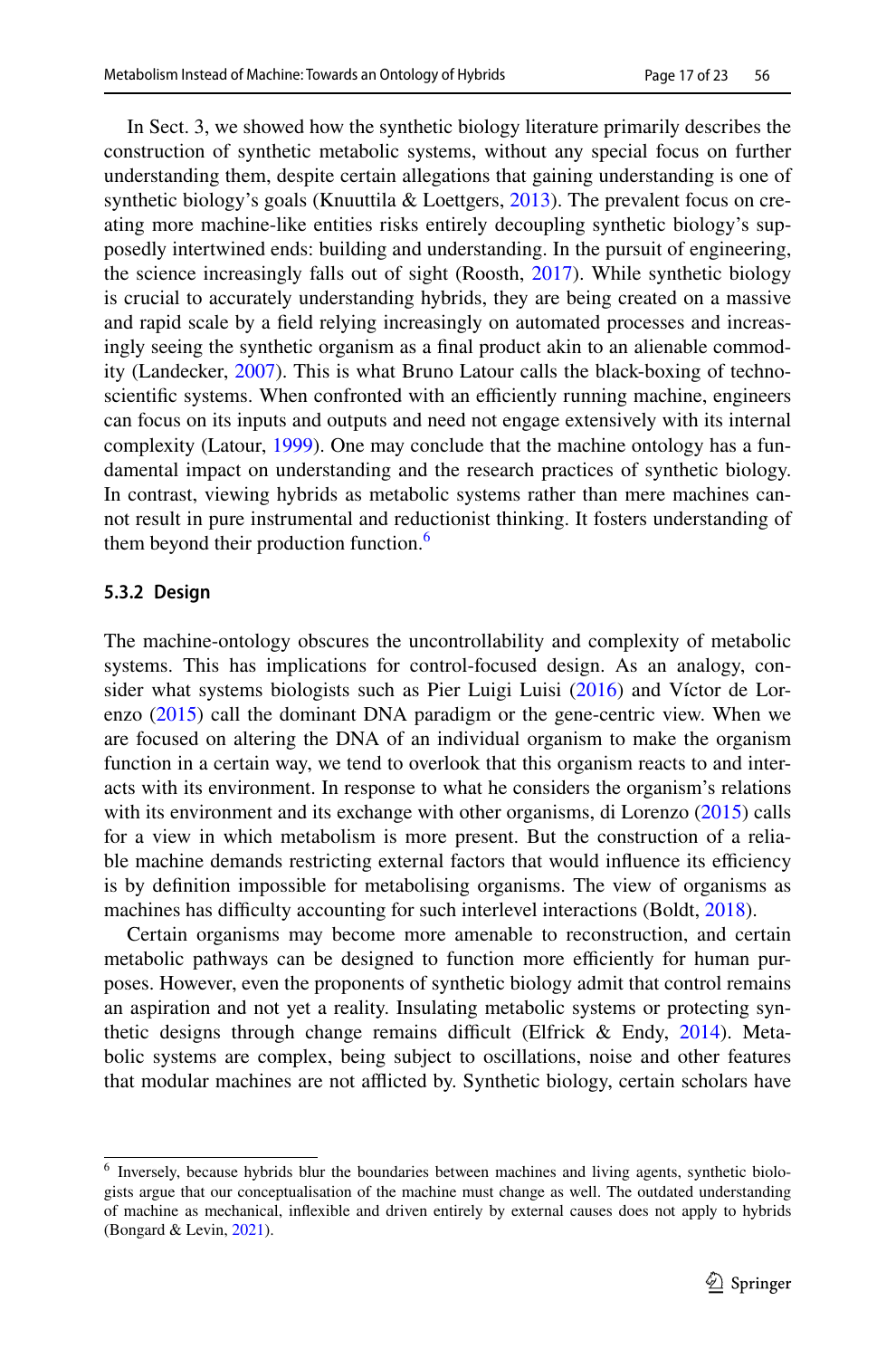maintained, features a distinctively atemporal engineering logic, which ignores the necessarily temporal, fuctuating and changing nature of living beings (Calvert, [2014](#page-20-27)). Given that "metabolic engineering" literally means engineering something that is already self-organising, it should follow that a metabolic system is not simply a controllable object. Rather than passively bending to an externally imposed human will, the metabolism serves the organism's interest. For instance, kill-switches inserted by humans can be eliminated by the microbe after a few generations—after all, such a switch does not suit the microbe's own interest. Metabolic systems are not easily controllable because they are not closed: instead, metabolism implies the simultaneous, mutually determining and inseparable evolution of the organism and its environment.

#### **5.3.3 Bio‑based Future**

A third implication of eschewing the machine ontology is that, by so doing, synthetic biology may more positively contribute to a bio-based future. Synthetic biology is oriented to designing bio-based industrial applications, hence its focus on engineering efficient solutions. However, these solutions are often framed in terms of technological drop-in replacement of commodities or substitutions for petrochemical equivalents (Ginsberg & Chieza, [2018](#page-21-26); Karabin et al., [2021\)](#page-21-27). This limits the envisioned bio-based future to the replacement of non-renewable chemical production sources with renewable ones. But proponents of the feld argue that synthetic biology should have more ambitious goals. Rather, it "should not be about only being better at routing metabolic effort down a pathway in order to make compound B more efficiently. Nor must synthetic biology necessarily be restricted to producing products in bioreactor vats in order to achieve sustainable manufacture (Elfrick & Endy, [2014,](#page-21-25) p. 20). The focus on building industrial synthetic machines is consistent with the pursuit of quick wins for industrial applications, while keeping in place the entire machinery of traditional industrialised production. This approach to synthetic biology does not empower a fundamental transformation towards diferent means of production, merely reproducing and perpetuating the ideas and hopes of this unsustainable era, such as mass production. The machine view limits the scope for imaginative alternatives and inhibits the potential for a bio-based economy that ofers a more fundamental answer to industrial production problems.

Constructing our thinking around the metabolism instead of the machine emphasises the ecological side of metabolic systems, in place of seeing modifed organisms as isolated self-producers. Although metabolic engineering often takes into account the conditions in bioreactors and production facilities, this remains a narrow degree of engagement with the environment, especially since a rather controlled environment is also expected in a bioreactor. By stressing the hybrid's metabolism, the feld may extend to learning from or harnessing the responsive, adaptive qualities of organisms. This thinking is implicitly evoked by certain practices within synthetic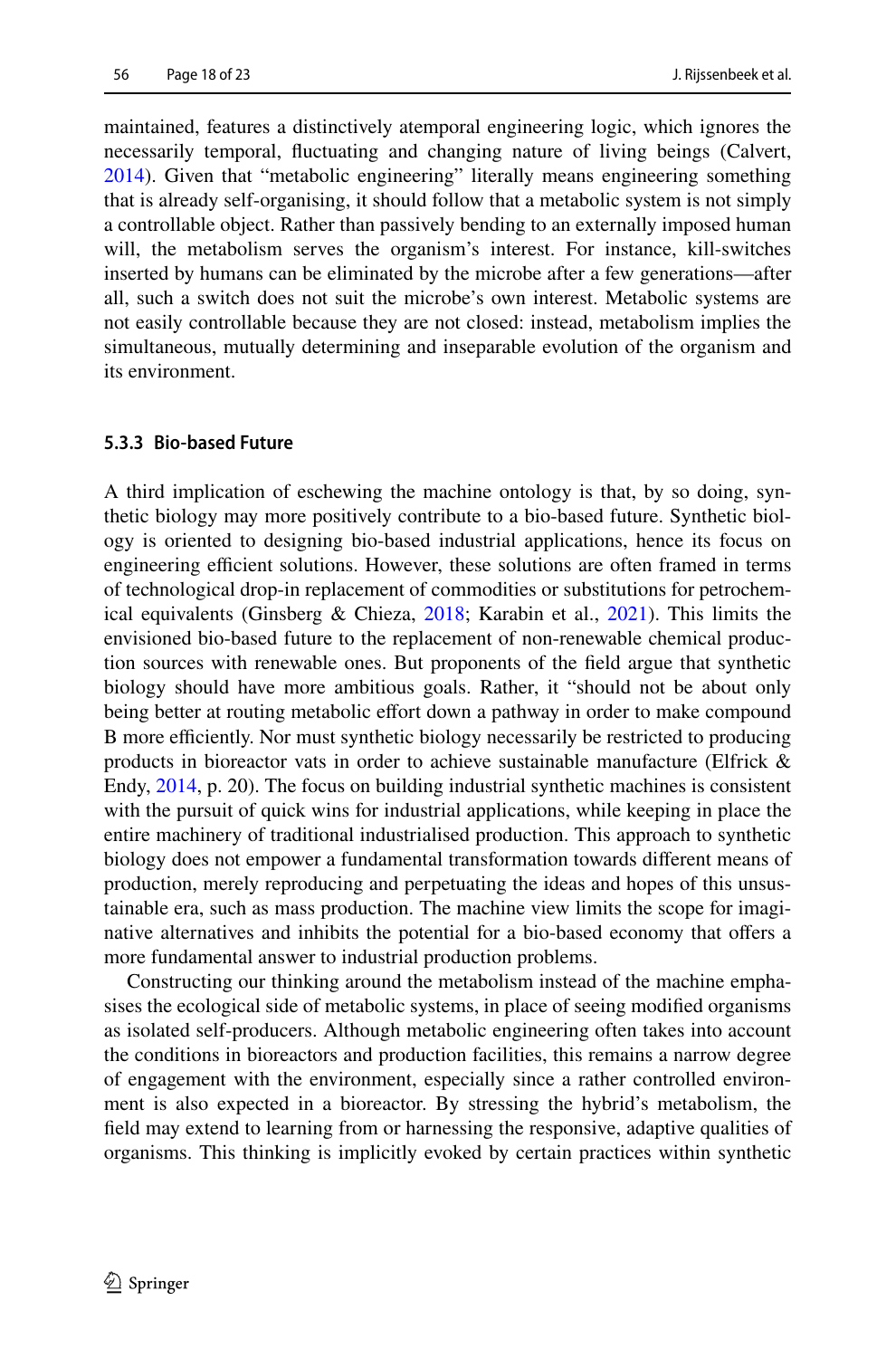biology, such as metabolic engineering strategies using quorum sensing, which focus on the communicative aspects of modified organisms (Boo et al.,  $2021$ ).<sup>7</sup>

In addition to these implications for understanding, design for control, and engineering for a bio-based economy, adopting the machine ontology for metabolic systems may have ethical and philosophical consequences, as mentioned in Sect. 2. From Table [1](#page-13-1), we may conclude that the assumptions about metabolic systems that are widespread within synthetic biology imply those systems to have instrumental, economic and commercial value. On the other hand, the philosophical account implies their ecological, environmental and relational value. The frst set of assumptions leads to an alienation of hybrids, as they are treated generally as artefacts. It implies that all of a metabolic system's values are eclipsed by engineers' technological mastery and control over it, and our general ability to exploit systems for production. Recognising the ecological value of metabolic systems is central to synthetic biology's aim of designing a bio-based economy. Finally, in Sect. 2, we suggested that environmental philosophy and the philosophy of technology alike must address how we ought to think about hybrids. In this paper, we have suggested a starting point for further philosophical research, drawing conclusions from prior work in the philosophy of technology and refecting on how hybrids may contribute to a biobased economy.

## **6 Conclusion**

By uncovering the ontological assumptions implicit in the synthetic biology literature, we have refected on the framing of engineered metabolic systems. By analysing the case of cell factories, which play an important role of an imagined bio-based future, we have shown how synthetic biology invokes limited ontological dichotomies, like the one between natural and artifcial, and over-simplistic categories like "machine", "factory" and "artefact".

To transcend the limiting ontological framing of hybrids as machines, we have proposed thinking of them as metabolic systems. This is not a mere semantic shift in language. The framing of metabolic systems—engineered or not—as machines is not innocent terminology, bearing signifcant implications for the development of the feld. Although synthetic biology is closely tied to engineering disciplines, it should not be led by thinking about living beings as being little diferent from machines. Such thinking obscures their innate diferences.

A more thorough engagement with philosophical literature helps us to reconsider this limited framing. In the philosophy of (micro)biology, the metabolic system has been described as a two-dimensional phenomenon. Embracing this view enables us

<span id="page-18-0"></span><sup>7</sup> Quorum sensing is a classic example of second-wave synthetic biology as it concerns bacterial com-munication (Stepney et al., [2018](#page-22-19)). Purnick and Weiss' [\(2009](#page-22-8)) first-wave of synthetic biology is said to be primarily concerned with parts, whereas the second-wave is marked by a systems approach. While the authors praise the non-trivial accomplishments of the frst wave, they argue that it seriously limits the feld. In line with our argument, they maintain that new perspectives for synthetic biology may be opened by shifting our attention to second-order problems and concepts.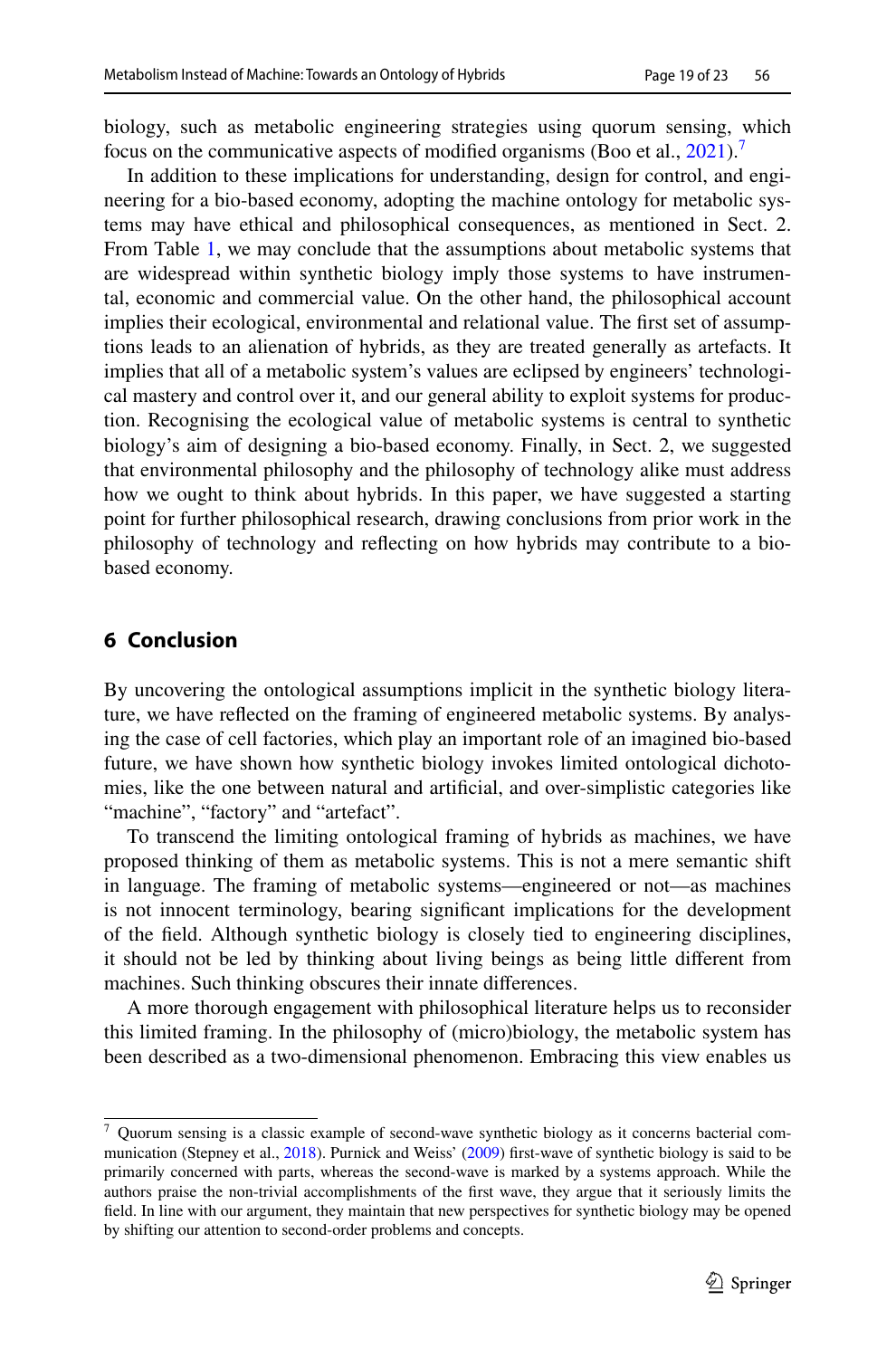to transcend the limiting, dualistic categories that underlie the prevalent machine ontology. It advances thinking about metabolism as neither thing-like nor machinelike, but, rather, life-like and process-based. It makes the natural–artifcial dualism becomes redundant. As such, we contribute to the debate about hybrids. To date, that debate is often limited to binary oppositions. When we reject the machine ontology, we bridge these supposed oppositions, showing them to be interrelated. One may hope that becoming sensitive to the two-sidedness of metabolism will foster thinking beyond the logic of industrial production and towards an engagement with the unique biological features and ecological qualities of metabolic systems. Finally, we have shown how this thinking helps synthetic biology to achieve its own objectives of understanding and designing hybrids for a bio-based economy.

**Author Contribution** JR set up and performed the analysis. VB and ZR helped to draft the manuscript. All authors read and approved the fnal manuscript.

**Funding** This work is part of the research programme Ethics of Socially Disruptive Technologies, which is funded through the Gravitation programme of the Dutch Ministry of Education, Culture, and Science and the Netherlands Organisation for Scientifc Research under Grant number 024.004.031.

Zoë Robaey is funded by the research programme "Virtues for Innovation in Practice (VIPs): A Virtue Ethics Account of Responsibility for Biotechnology" with project number VI. Veni.191F.010, of the Dutch Research Council (NWO).

**Data Availability** Not applicable.

### **Declarations**

**Ethics Approval and Consent to Participate** Not applicable.

**Consent for Publication** Granted.

**Competing Interests** The authors declare no competing interests.

**Open Access** This article is licensed under a Creative Commons Attribution 4.0 International License, which permits use, sharing, adaptation, distribution and reproduction in any medium or format, as long as you give appropriate credit to the original author(s) and the source, provide a link to the Creative Commons licence, and indicate if changes were made. The images or other third party material in this article are included in the article's Creative Commons licence, unless indicated otherwise in a credit line to the material. If material is not included in the article's Creative Commons licence and your intended use is not permitted by statutory regulation or exceeds the permitted use, you will need to obtain permission directly from the copyright holder. To view a copy of this licence, visit [http://creativecommons.org/licen](http://creativecommons.org/licenses/by/4.0/) [ses/by/4.0/](http://creativecommons.org/licenses/by/4.0/).

# **References**

<span id="page-19-0"></span>Agapakis, C., & Silver, P. (2009). Synthetic biology: Exploring and exploiting genetic modularity through the design of novel biological networks. *Molecular BioSystems, 5*, 704–713.

<span id="page-19-1"></span>Avise, J. C. (2001). Evolving genomic metaphors: A new look at the language of DNA. *Science, 294*(5540), 86–87.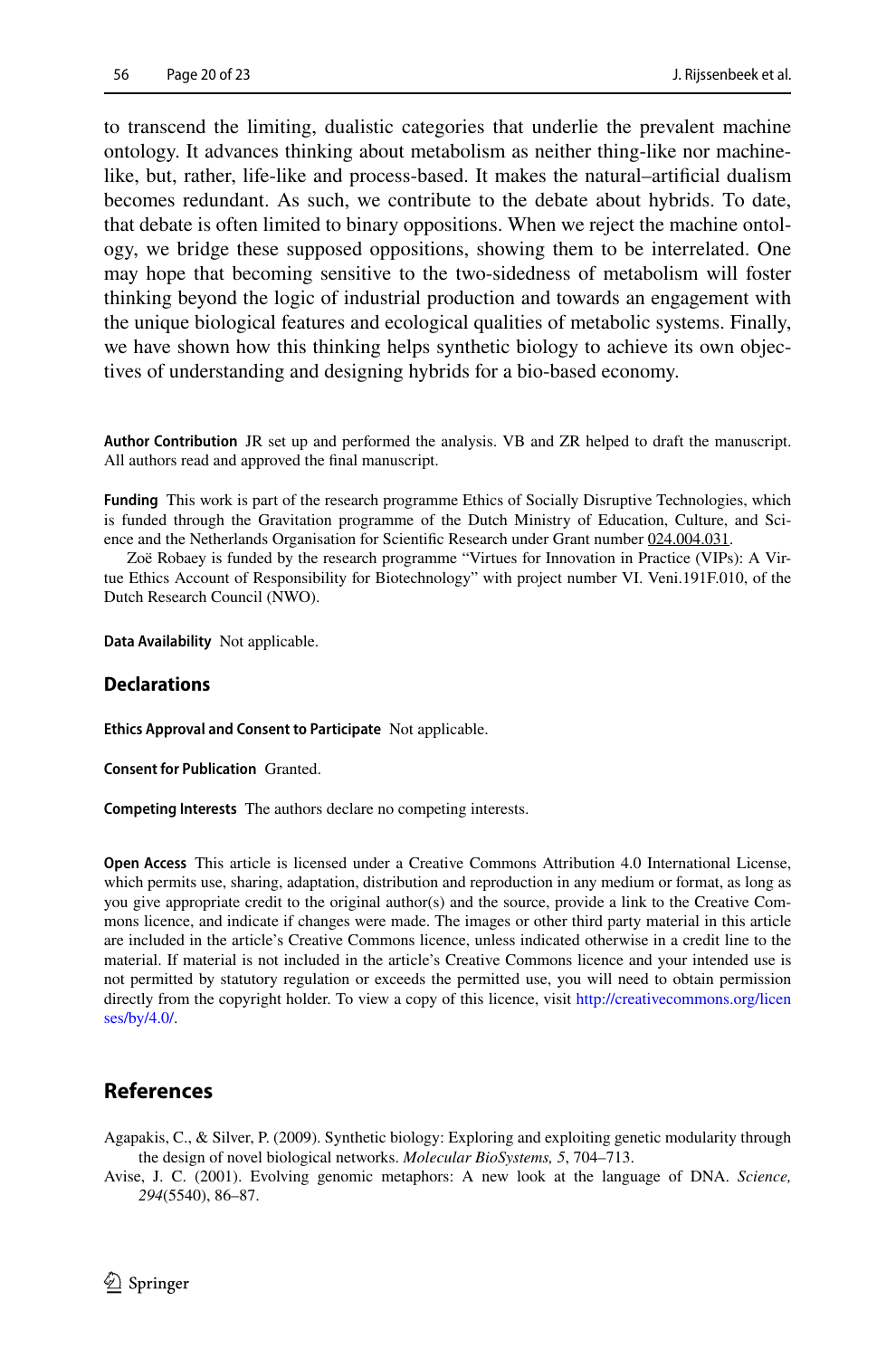<span id="page-20-4"></span>Baeshen, N. A., Baeshen, M. N., Sheikh, A., Bora, R. S., Ahmed, M. M. M., Ramadan, H. A., & Redwan, E. M. (2014). Cell factories for insulin production. *Microbial Cell Factories, 13*(1), 1–9.

<span id="page-20-8"></span>Bailey, J. E. (1991). Toward a science of metabolic engineering. *Science, 252*(5013), 1668–1675.

- <span id="page-20-22"></span>Bapteste, E., & Dupré, J. (2013). Towards a processual microbial ontology. *Biology and Philosophy, 28*(2), 379–404.
- <span id="page-20-14"></span>Becker, J., & Wittmann, C. (2012). Bio-based production of chemicals, materials and fuels–Corynebacterium glutamicum as versatile cell factory. *Current Opinion in Biotechnology, 23*(4), 631–640.
- <span id="page-20-19"></span>Bedau, M. A. (2012). A functional account of degrees of minimal chemical life. *Synthese, 185*(1), 73–88.
- <span id="page-20-9"></span>Bensaude-Vincent, B., & Loeve, S. (2018). Toward a philosophy of technosciences. In *French Philosophy of Technology* (pp. 169–186). Springer, Cham.
- <span id="page-20-7"></span>Bernard, C. (1885). *Leçons sur les phénomènes de la vie communs aux animaux et aux végétaux: Tome premier*. J.-B. Baillière et fls.
- <span id="page-20-20"></span>Bich, L., & Green, S. (2018). Is defning life pointless? Operational defnitions at the frontiers of biology. *Synthese, 195*(9), 3919–3946.
- <span id="page-20-24"></span>Boden, M. A. (1999). Is metabolism necessary? *The British Journal for the Philosophy of Science, 50*(2), 231–248.
- <span id="page-20-10"></span>Boldt, J. (2018). Machine metaphors and ethics in synthetic biology. *Life Sciences Society and Policy, 14*(1), 1–13.
- <span id="page-20-2"></span>Bongard, J., & Levin, M. (2021). Living things are not (20th century) machines: Updating mechanism metaphors in light of the modern science of machine behavior. *Frontiers in Ecology and Evolution, 9*, 147.
- <span id="page-20-28"></span>Boo, A., Amaro, R. L., & Stan, G. B. (2021). Quorum sensing in synthetic biology: A review. *Current Opinion in Systems Biology, 28*, 100378.
- <span id="page-20-16"></span>Borgmann, A. (1987). *Technology and the character of contemporary life: A philosophical inquiry*. University of Chicago Press.
- <span id="page-20-13"></span>Boudry, M., & Pigliucci, M. (2013). The mismeasure of machine: Synthetic biology and the trouble with engineering metaphors. Studies in History and Philosophy of Science Part C. *Studies in History and Philosophy of Biological and Biomedical Sciences, 44*(4), 660–668.
- <span id="page-20-0"></span>Brey P., Roeser S., IJsselsteijn W. et al. (2019). *Ethics of Socially Disruptive Technologies.* Project proposal for Netherlands Organisation of Scientifc Research.
- <span id="page-20-21"></span>Buehler, L. (2015). *Cell membranes.* Garland Science.
- <span id="page-20-15"></span>Calero, P., & Nikel, P. I. (2019). Chasing bacterial chassis for metabolic engineering: A perspective review from classical to non-traditional microorganisms. *Microbial Biotechnology, 12*(1), 98–124.
- <span id="page-20-12"></span>Calvert, J. (2013). Engineering biology and society: Refections on synthetic biology. *Science Technology and Society, 18*(3), 405–420.
- <span id="page-20-27"></span>Calvert, J. (2014). Time as critique. In A. D. Ginsberg, J. Calvert, P. Schyfter, D. Endy, & A. Elfck (Eds.), *Synthetic aesthetics: Investigating synthetic biology's designs on nature* (pp. 205–214). MIT Press.
- <span id="page-20-17"></span>Calvert, J., & Szymanski, E. (2020). A feeling for the (micro) organism? Yeastiness, organism agnosticism and whole genome synthesis. *New Genetics and Society, 39*(4), 385–403.
- <span id="page-20-3"></span>Christiansen, A. (2016). Synthetic biology and the argument from continuity with established technologies. In *Ambivalences of Creating Life* (pp. 293–311). Springer.
- <span id="page-20-5"></span>Clarke, L., & Kitney, R. (2020). Developing synthetic biology for industrial biotechnology applications. *Biochemical Society Transactions, 48*(1), 113–122.
- <span id="page-20-26"></span>De Lorenzo, V. (2015). It's the metabolism, stupid! *Environmental Microbiology Reports, 7*(1), 18–19.
- <span id="page-20-23"></span>De Regt, H. (2017). *Understanding scientifc understanding*. Oxford University Press.
- <span id="page-20-6"></span>De Felice, M., Mattanovich, D., Papagianni, M., Wegrzyn, G., & Villaverde, A. (2008). The scientifc impact of microbial cell factories. *Microbial Cell Factories, 7*(1), 1–6.
- <span id="page-20-25"></span>De Lorenzo, V., Krasnogor, N., & Schmidt, M. (2021). For the sake of the bioeconomy: Defne what a synthetic biology chassis is! *New Biotechnology, 60*, 44–51.
- <span id="page-20-1"></span>Deplazes, A., & Huppenbauer, M. (2009). Synthetic organisms and living machines. *Systems and Synthetic Biology, 3*(1–4), 55.
- <span id="page-20-11"></span>Dupré, J., & O'Malley, M. A. (2013). Varieties of living things: Life at the intersection of lineage and metabolism. In *Vitalism and the Scientifc Image in Post-Enlightenment Life Science, 1800– 2010* (pp. 311–343). Springer.
- <span id="page-20-18"></span>Ebrahimkhani, M. R., & Levin, M. (2021). Synthetic living machines: A new window on life. *Iscience, 24*(5), 102505.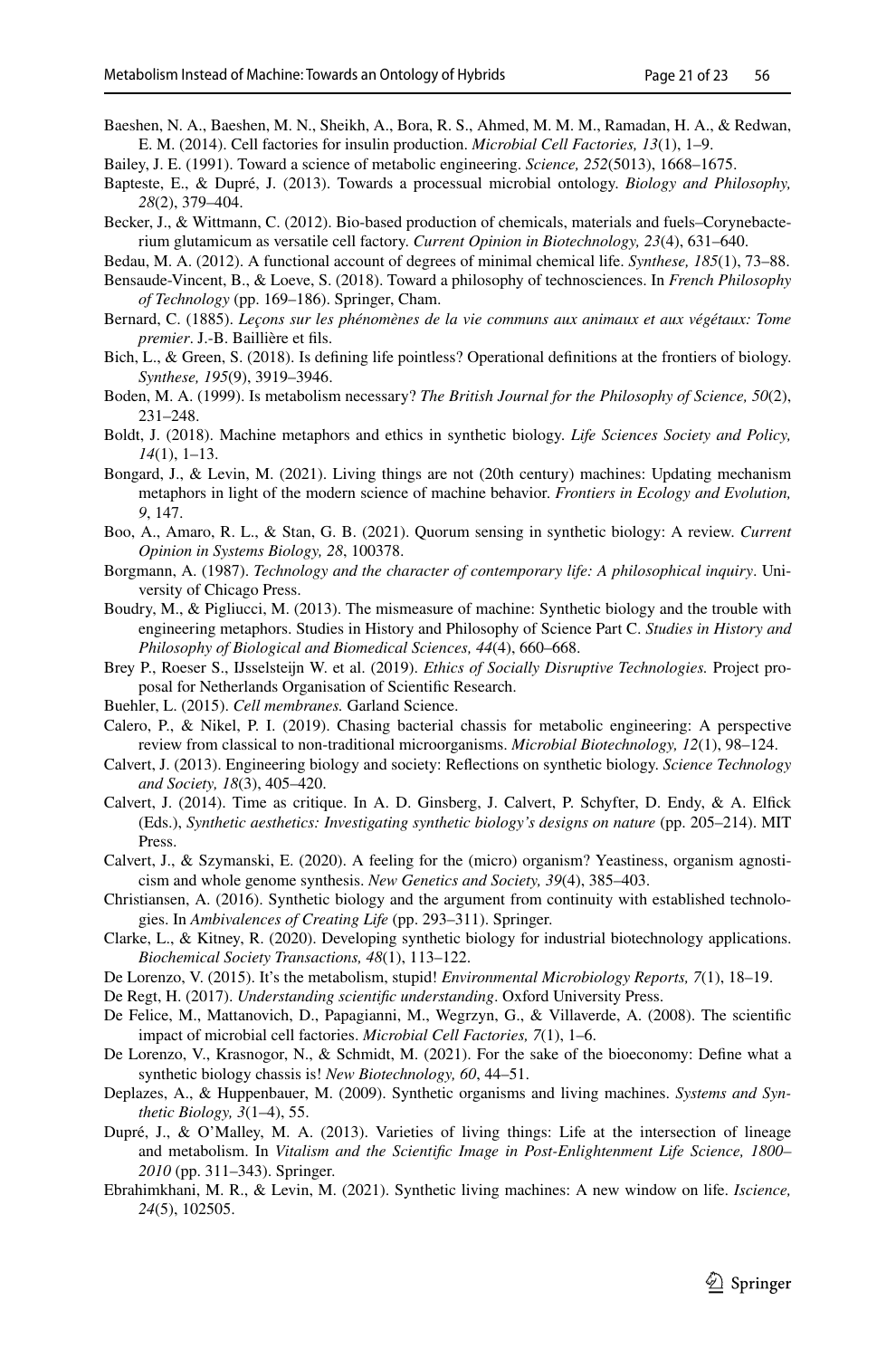- <span id="page-21-25"></span>Elfrick, A., & Endy, D. (2014). Synthetic biology: What it is and why it matters. In A. D. Ginsberg, J. Calvert, P. Schyfter, D. Endy, & A. Elfck (Eds.), *Synthetic aesthetics: Investigating synthetic biology's designs on nature* (pp. 3–25). MIT press.
- <span id="page-21-5"></span>Endy, D. (2005). Foundations for engineering biology. *Nature, 438*(7067), 449–453.
- Floridi, L. (2019). *The logic of information: A theory of philosophy as conceptual design*. Oxford University Press.
- <span id="page-21-26"></span>Ginsberg, A. D., & Chieza, N. (2018). Other biological futures. *Journal of Design and Science*.
- <span id="page-21-17"></span>Godfrey-Smith, P. (2016). Mind, matter, and metabolism. *The Journal of Philosophy, 113*(10), 481–506.
- <span id="page-21-19"></span>Guo, L., He, X., & Shi, W. (2014). Intercellular communications in multispecies oral microbial communities. *Frontiers in Microbiology, 5*, 328.
- <span id="page-21-0"></span>Holm, S. (2012). Biological interests, normative functions, and synthetic biology. *Philosophy and Technology, 25*(4), 525–541.
- <span id="page-21-14"></span>Holm, S. (2015). Is synthetic biology mechanical biology? *History and Philosophy of the Life Sciences, 37*(4), 413–429.
- <span id="page-21-1"></span>Holy-Luczaj, M., & Blok, V. (2021). Hybrids and the boundaries of moral considerability or revisiting the idea of non-instrumental value. *Philosophy and Technology, 34*(2), 223–242.
- Industrial Cell Factories and Sustainable Bioprocessing for Future Bioeconomy (2020). Retrieved from <https://cordis.europa.eu/project/id/763695>
- <span id="page-21-15"></span>Jonas, H. (1966). *The phenomenon of life: Toward a philosophical biology* (p. 2000). University of Chicago Press.
- <span id="page-21-27"></span>Karabin, J., Mansfeld, I., & Frow, E. K. (2021). Exploring presentations of sustainability by US synthetic biology companies. *PLoS One, 16*(9), e0257327.
- <span id="page-21-11"></span>Kendig, C., & Eckdahl, T. T. (2017). Reengineering metaphysics: Modularity, parthood, and evolvability in metabolic engineering. *Philosophy, Theory, and Practice in Biology*, 9(8).
- <span id="page-21-6"></span>Knuuttila, T., & Loettgers, A. (2013). Synthetic modeling and mechanistic account: Material recombination and beyond. *Philosophy of Science, 80*(5), 874–885.
- <span id="page-21-10"></span>Korenhof, P., Blok, V., & Kloppenburg, S. (2021). Steering representations—towards a critical understanding of digital twins. *Philosophy and Technology, 34*(4), 1751–1773.
- <span id="page-21-4"></span>Kwak, S., & Jin, Y. S. (2017). Production of fuels and chemicals from xylose by engineered Saccharomyces cerevisiae: A review and perspective. *Microbial Cell Factories, 16*(1), 1–15.
- Lakof, G., & Johnson, M. (2008). *Metaphors we live by*. University of Chicago Press.
- <span id="page-21-23"></span>Landecker, H. (2007). *Culturing life*. Harvard University Press.
- <span id="page-21-22"></span>Landecker, H. (2017). Metabolism, autonomy and individuality. *Biological Individuality: Integrating Scientifc, Philosophical, and Historical Perspectives*, 225–48.
- <span id="page-21-24"></span>Latour, B. (1999). *Pandora's hope: Essays on the reality of science studies*. Harvard University Press.
- <span id="page-21-8"></span>Lee, J. W., Na, D., Park, J. M., Lee, J., Choi, S., & Lee, S. Y. (2012). Systems metabolic engineering of microorganisms for natural and non-natural chemicals. *Nature Chemical Biology, 8*(6), 536–546.
- <span id="page-21-9"></span>Lee, S. Y., Kim, H. U., Chae, T. U., Cho, J. S., Kim, J. W., Shin, J. H., & Jang, Y. S. (2019). A comprehensive metabolic map for production of bio-based chemicals. *Nature Catalysis, 2*(1), 18–33.
- <span id="page-21-2"></span>Lee, K. (2012). Organism a Machine. In *The Philosophical Foundations of Modern Medicine* (pp. 47–59). Palgrave Macmillan.
- <span id="page-21-3"></span>Lemmens, P., Blok, V., & Zwier, J. (2017). Toward a terrestrial turn in philosophy of technology. *Techné Research in Philosophy and Technology, 21*(2/3), 114–126.
- <span id="page-21-20"></span>Luisi, P. L. (2016). *The emergence of life: From chemical origins to synthetic biology*. Cambridge University Press.
- <span id="page-21-12"></span>Mackenzie, A. (2013). Synthetic biology and the technicity of biofuels. *Studies in History and Philosophy of Science Part c: Studies in History and Philosophy of Biological and Biomedical Sciences, 44*(2), 190–198.
- <span id="page-21-16"></span>Malaterre, C., & Chartier, J. F. (2021). Beyond categorical defnitions of life: A data-driven approach to assessing lifeness. *Synthese, 198*(5), 4543–4572.
- <span id="page-21-18"></span>Maturana, H. R., & Varela, F. J. (1980). Autopoiesis: The organization of the living. *Autopoiesis and Cognition: The Realization of the Living, 42*, 59–138.
- <span id="page-21-7"></span>Nicholson, D. J. (2014). The machine conception of the organism in development and evolution: A critical analysis. *Studies in History and Philosophy of Science Part c: Studies in History and Philosophy of Biological and Biomedical Sciences, 48*, 162–174.
- <span id="page-21-13"></span>Nicholson, D. J. (2019). Is the cell really a machine? *Journal of Theoretical Biology, 477*, 108–126.
- <span id="page-21-21"></span>Nicholson, D. J., & Dupré, J. (2018). *Everything fows: Towards a processual philosophy of biology*. Oxford University Press.